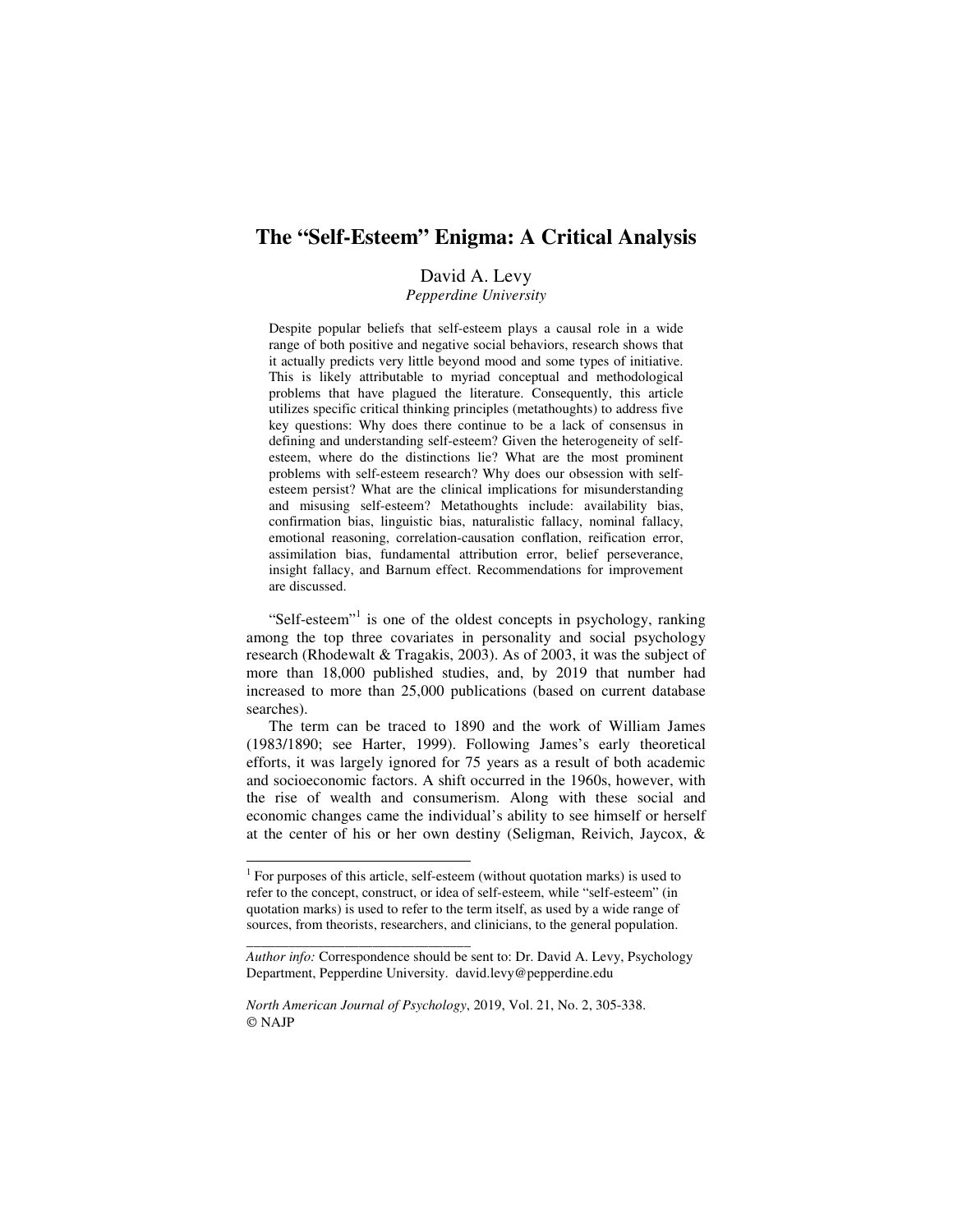Gillham, 2007). As humanistic psychology (see Maslow, 1970; Rogers, 1959) gained prominence, concepts such as self-determination, the power of free will, and human potential became major areas of interest; subsequently, self-esteem arose as an important and popular idea.

For over half a century, self-esteem has been viewed as the psychologist's "…Holy Grail: a psychological trait that would soothe most of individuals' and societies' woes" (Baumeister, 2005, p. 34). Not only did self-esteem grow to be one of the most prominent individual concerns in Western civilization, it became a household word and even a widespread societal concern. North American culture in particular came to embrace the idea that high self-esteem is not only desirable in and of itself, but it is also one of the central psychological sources from which all positive behaviors spring (Baumeister, Campbell, Kruger, & Vohs, 2003).

During the 1970s, when the "self-esteem movement" emerged as a powerful social force, many Americans came to believe that we suffer from an epidemic of low self-esteem (Baumeister, 2005). Proponents of the movement embraced a positive self-view as a panacea for an extraordinarily wide range of social problems, from academic, occupational, and interpersonal difficulties, to issues of public health, violence, and teenage pregnancy (Dawes, 1994; Mecca, Smelser, & Vasconcellos, 1989).

With this conviction as the driving force, in the 1980s, the California Task Force to Promote Self-Esteem and Personal and Social Responsibility was established (Dawes, 1994). The task force had high hopes of pioneering the quest to identify causes and cures of many social ills plaguing society, so much so that it compared its efforts to both unlocking the secrets of the atom in the 1940s and attempting to plumb the reaches and mysteries of outer space in the 1960s (Mecca et al., 1989). The results of its findings were published in Mecca's et al. (1989) book *The Social Importance of Self-Esteem*, in which one of its editors declared: "The causal link is clear: low self-esteem is the causally prior factor in individuals seeking out kinds of behavior that become social problems. Thus, to work on social problems, we have to work directly on that which deals with the self-esteem of the individuals involved.…We all know this to be true, and it is really not necessary to create a special California task force on the subject to convince us. The real problem we must address – and which the contributors to this volume address – is how we can determine that it is scientifically true"  $(p, 7)$ .

<sup>&</sup>lt;sup>2</sup> This statement is remarkable for a number of reasons, not the least of which is that the editors claimed to know something to be true, but they had yet to determine that it is "scientifically true."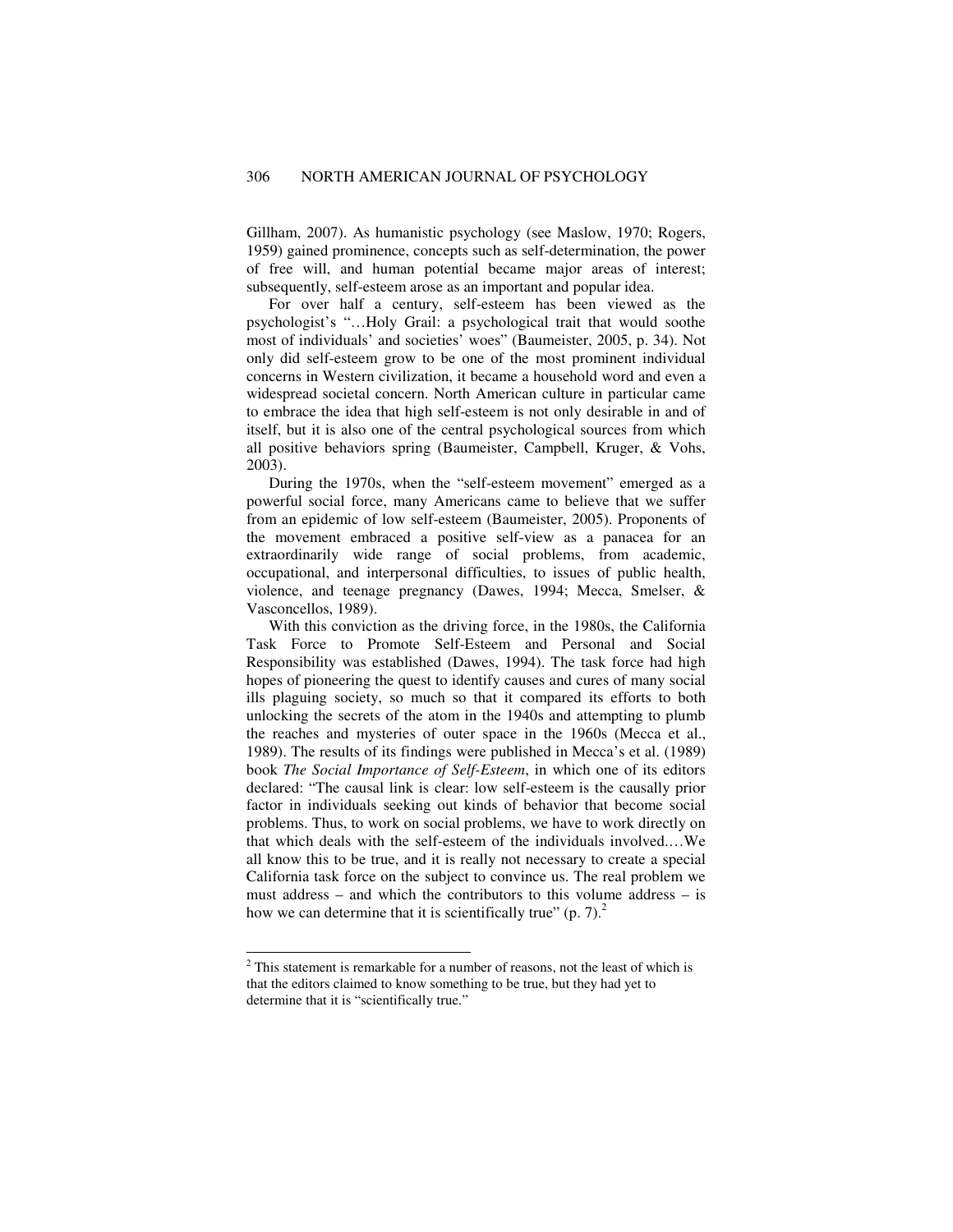The editor and contributors were confronted with a profound problem, however, in that what they "knew to be true" turned out not to be scientifically true. Despite the lofty aspirations of that wide-ranging investigation, results failed to support virtually any of its assumptions and hypotheses, namely, that self-esteem plays a major causal role in determining nearly any significant social behaviors, let alone that government programs designed to enhance self-esteem would have beneficial social effects (Dawes, 1994; Mecca et al., 1989).

In 2003, Baumeister and colleagues published a comprehensive review of empirical research on the relationships between self-esteem and a multitude of variables of broad social relevance, including health, sexual behavior, financial status, grades, intelligence, job performance and satisfaction, and interpersonal relations. Their findings reached a similar conclusion, that self-esteem is not a major predictor of almost anything, with the notable exceptions of mood (happiness for high selfesteem and depression for low self-esteem) and some correlations with "enhanced initiative" (e.g., romantic intimacy).

Based on the results of these investigations, psychologists' faith in self-esteem has been deeply shaken. Not only has the research shown that self-esteem fails to accomplish what proponents of the movement hoped it would, but it has also been shown to be associated with a host of liabilities. For example, people who score high on measures of selfesteem tend to overestimate their intelligence, likeability, and attractiveness, making them less realistic about their strengths and weaknesses than people with lower scores (Taylor & Brown, 1988). Conversely, individuals with low self-esteem have been shown to make more balanced and unbiased assessments about the future (Ruehlman, West, & Pasahow, 1985; Taylor & Brown, 1988).

Even efforts to simply *pursue* self-esteem could, in some cases, backfire and contribute to some of the very problems it was thought to thwart (Baumeister et al., 2003; Blaine & Crocker, 1993; Crocker & Park, 2004; Kernis, 2003; Raskin, Novacek, & Hogan, 1991). Specifically, attempts to bolster self-esteem have been shown to interfere in several areas of functioning, such as learning and mastery (Covington, 1984; Deci & Ryan, 2000; Dweck, 1999). Moreover, when people seek to boost their self-esteem, interpersonal relationships can be hindered because they are focused on themselves at the expense of others' needs and feelings (Crocker & Park, 2004).

And what of the popular belief that we suffer from a low self-esteem "epidemic"? There are ample data on the American population showing that it is not, in fact, the case; if anything, we tend to *overvalue* ourselves (Taylor & Brown, 1988), with the average American perceiving himself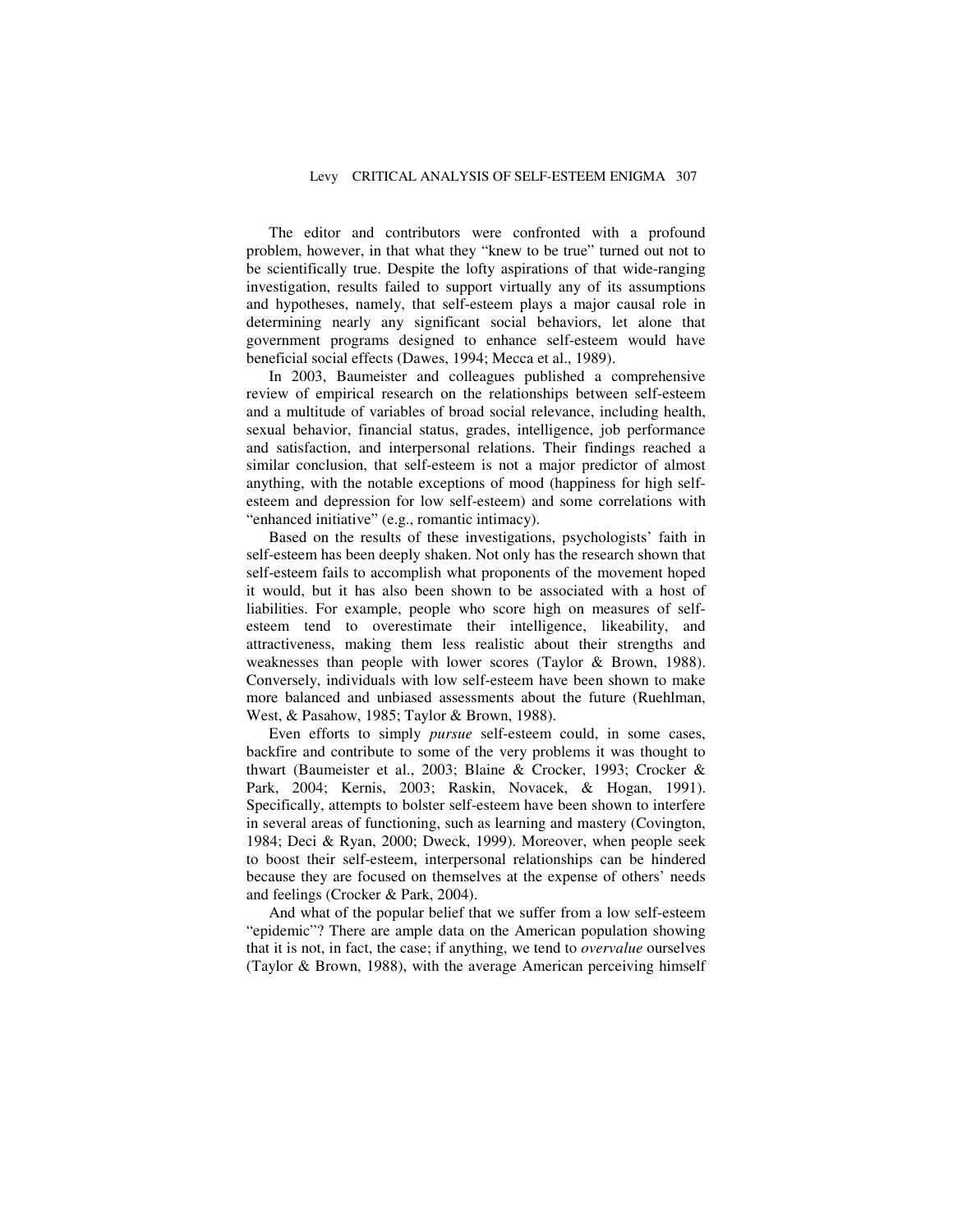or herself as above average<sup>3</sup> (Baumeister, 2005). The fact that most individuals in the United States score toward the high end of self-esteem measures, therefore, casts serious doubts on the key assumption underlying the self-esteem movement, namely that there is a widespread deficit of self-esteem: How can American society be suffering from a widespread low self-esteem epidemic if the average American person regards himself or herself as above average?

These findings notwithstanding, the body of research and other works on self-esteem continue to grow. Even in the face of scant empirical evidence that self-esteem plays a direct causal role in most every social sphere, countless efforts to boost self-esteem are still being made by teachers, parents, and therapists alike (Baumeister et al., 2003). As a testament to the ubiquity of interest in self-esteem, a search conducted at the time of this writing in the WorldCat<sup>4</sup> bibliographic database yielded 6,317 books (both print and electronic) the titles of which include "selfesteem," and 18,473 books on the subject of self-esteem.

How are we to reconcile this apparent disjuncture? How are we to account for the enigma of self-esteem? A useful starting point would be to recognize and analyze the numerous conceptual and methodological shortcomings extant in the literature (see, for example, Baumeister et al., 2003; Eromo & Levy, 2017). As such, it appears that the "widespread epidemic" from which we suffer is not one of low self-esteem per se, but rather of thinking critically about self-esteem. The purpose of this article, therefore, is to apply specific critical thinking principles to problematic areas in theory, research, and usage of "self-esteem."

#### **Thinking Critically About "Self-esteem"**

In his book, *Tools of Critical Thinking* (2010), Levy identifies and examines 30 principles of critical thinking (termed *metathoughts*), whose goal is to ameliorate deficits in this area by providing strategies for inquiry and problem solving. He notes that our judgment and decision making, although reasonably accurate much of the time, are frequently

<sup>&</sup>lt;sup>3</sup> This perception is, of course, statistically impossible. Most people cannot be "above average" of anything. This type of self-favoring bias is akin to the research showing that 93% of the U.S. population consider themselves to be better than average drivers (Svenson, 1981), an example of what social psychologists have called the *above-average effect* or *illusory superiority* (Hoorens, 1995).

 $4$  WorldCat, published by the Online Computer Library Center, is the world's largest and most comprehensive catalog of library resources from around the globe, with more than 347 million bibliographic records that represent more than 2.3 billion items held by participating libraries (Online Computer Library Center, 2015).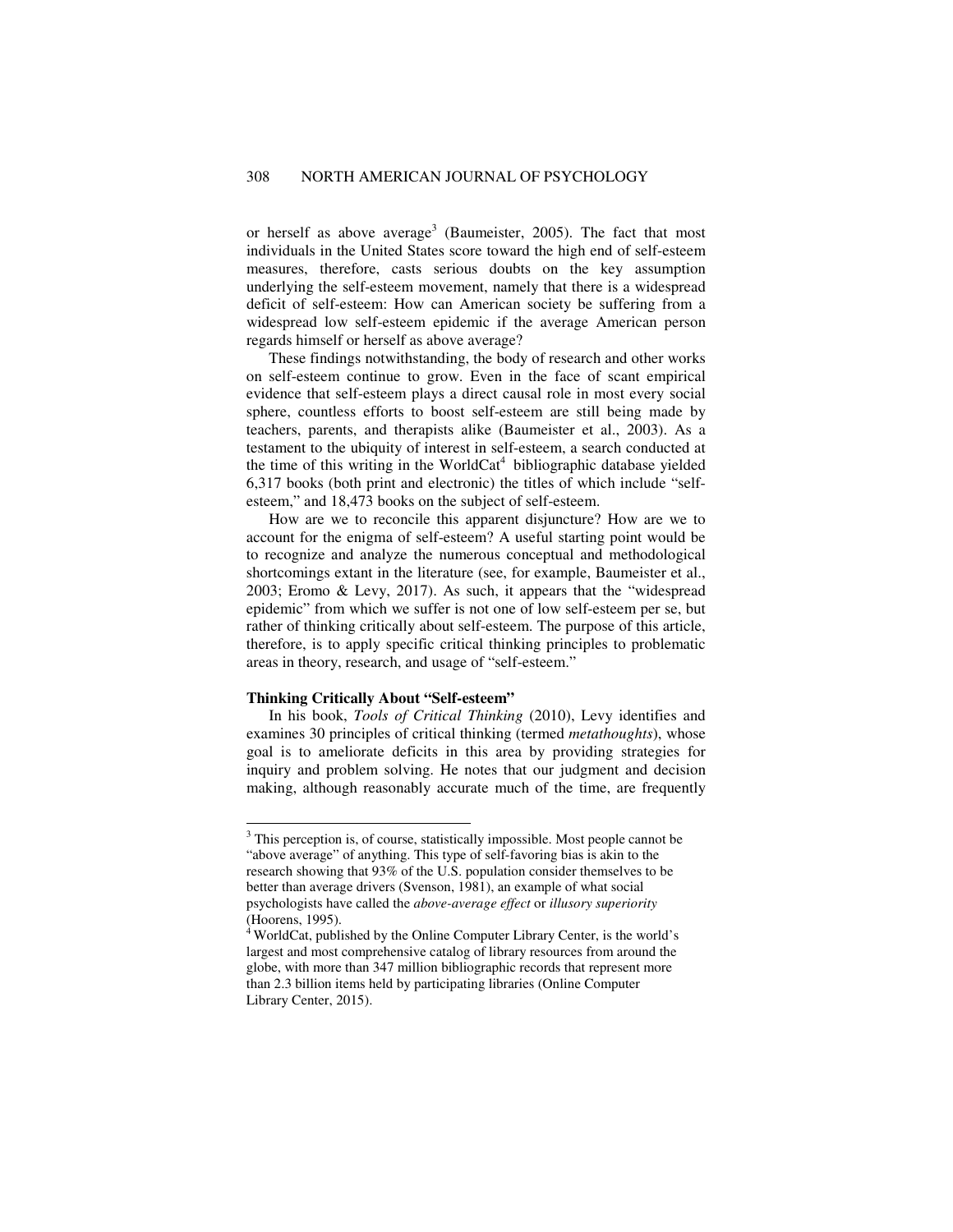clouded by a vast array of cognitive errors in the form of various biases and heuristics.<sup>5</sup> Further, there is widespread consensus that these errors reflect the workings of basically adaptive processes that are misapplied in specific circumstances (Gigerenzer, Todd, & ABC Research Group, 1999; Lilienfeld, Ammirati, & Landfield, 2009; Lilienfeld, Ritschel, Lynn, Cautin, & Latzman, 2014; Shepperd & Koch, 2005; Tversky & Kahneman, 1974). Unfortunately, despite the considerable amount of psychological research that exists concerning the impact of these errors on human judgment, psychologists have made far more progress cataloguing them than they have in finding ways to correct or prevent them (Lilienfeld, et al., 2009). Even among scholars, the capacity to think critically is frequently and surprisingly non-generalizable across disciplines (see Feynman, 1985; Lykken, 1991).

Research studies on self-esteem have revealed numerous problems and contradictions leading to a plethora of unanswered questions. It is proposed here that identifying errors in critical thinking can provide a useful lens through which to examine such questions. With the goal of reducing these areas of confusion, Levy's metathoughts are applied to the following five questions:

1) Why does there continue to be a lack of consensus when it comes to defining and understanding self-esteem?

2) Given the heterogeneity of the construct "self-esteem," where do the distinctions lie?

3) What are some of the most prominent problems with the existing selfesteem research?

4) Despite the lack of evidence for its validity, why does our self-esteem obsession persist?

5) What are the clinical implications if we continue to misunderstand and misuse "self-esteem"?

**1. Despite the fact that the construct has been in existence for nearly 130 years, why does there continue to be a lack of consensus when it comes to defining and understanding self-esteem?** 

j

<sup>5</sup> It should be noted that, although *biases* and *heuristics* are closely related terms that are often confused with one another, they are distinct and separate concepts. A bias is a "prejudicial inclination or predisposition that inhibits, deters, or prevents impartial judgment" (Levy, 2010, p. 264), such as cognitive biases and motivational biases (see also Fiske & Taylor, 1984, 2007). A heuristic is a "mental shortcut or rule-of-thumb strategy for problem solving that reduces complex information and time-consuming tasks to more simple, rapid, and efficient judgmental operations, particularly in reaching decisions under timed conditions of uncertainty" (Levy, 2010, p.270), such as the availability heuristic and representativeness heuristic (see also Fiske & Taylor, 1984, 2007).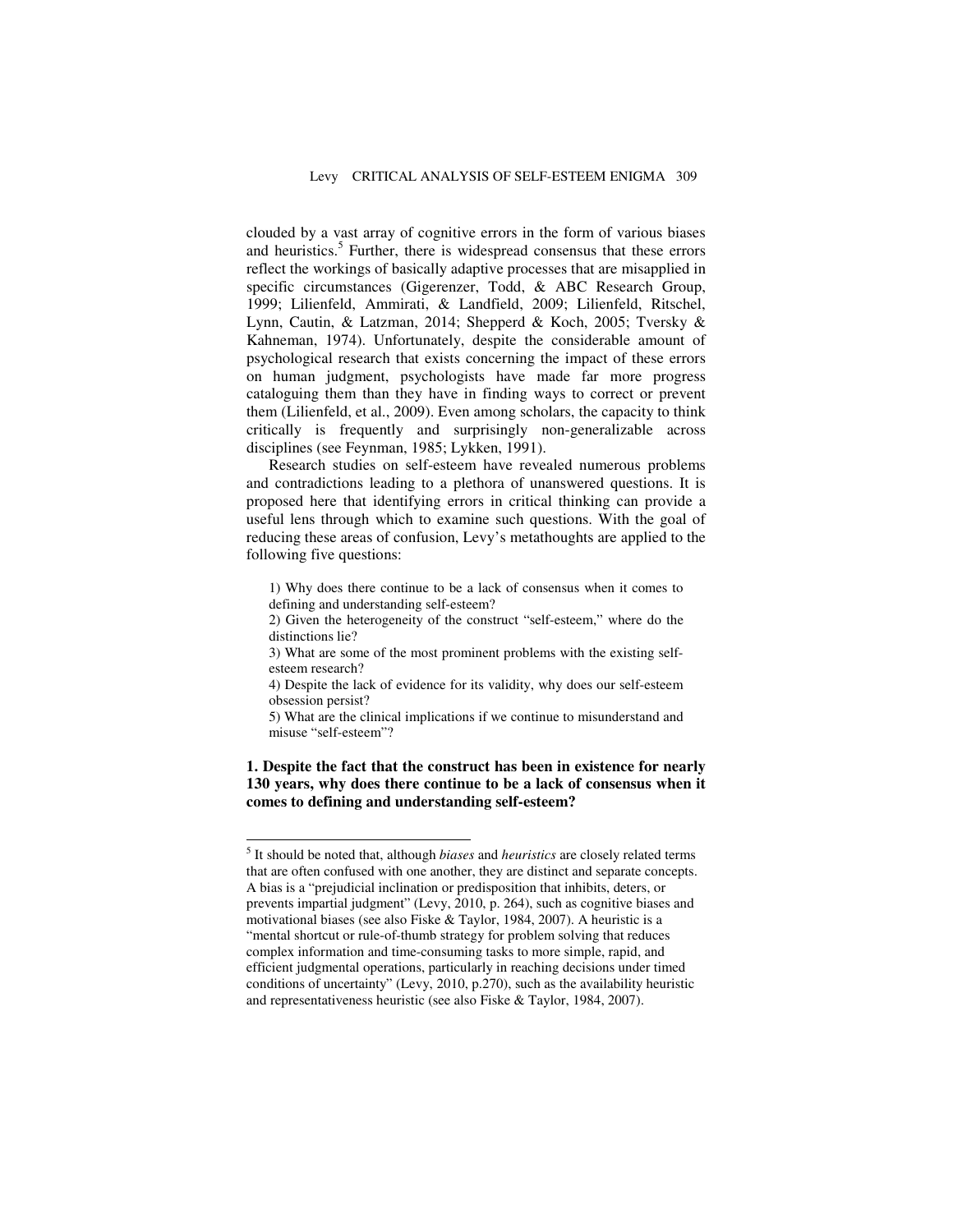What constitutes self-esteem is a fundamental question that has concerned personality and clinical psychologists for decades. Given the long history of the term "self-esteem," it is not surprising that numerous individuals have attempted to define it.<sup>6</sup>

But if self-esteem has been viewed as not only psychologists' Holy Grail, but also as a prominent concern of American educators, mental health professionals, and Westernized civilizations at large, why is it still so misunderstood? Why is there still a lack of consensus in the field about the very definition of self-esteem? Two potential problems are identified and examined here: *linguistic bias* and the *nominal fallacy/tautologous reasoning*.

#### **Linguistic bias**

Two of the most essential functions of language are description and evaluation. While we typically assume that descriptions are objective and evaluations are subjective, whenever we attempt to describe people (both others and ourselves), the words we use are almost invariably evaluative, in that they reflect our own personal values and preferences. As such, our use of any particular term serves not only to describe but also to *prescribe* what is desirable or undesirable to us. This confusion between objective description and subjective evaluation can be clearly illustrated by different connotative meanings of the term "self-esteem." For example, person A might perceive person C as having "high self-esteem" meaning that C is confident, self-assured, and assertive; however, person B – who possesses a different set of values or is from a different culture – might view that same person C as pushy, narcissistic, and overly ambitious. In like manner, person A might say that person D has "low self-esteem" because A perceives D to be self-doubting, insecure, and anxious; in contrast, person B might view D as deferential, humble, and respectful of authority. Thus, whether in the case of social scientists or the general population, the very use of the labels "self-esteem," "high

 6 For example, James (1890/1983) defined self-esteem as the ratio or relationship between one's achievements and one's aspirations. Rogers (1959) and Satir (1967) characterized self-esteem primarily in terms of self-worth. Maslow (1970) separated esteem needs into two levels: a lower form (needs for status, recognition, and fame) and a higher form (self-confidence, self-respect, and competence). Rosenberg (1965) viewed self-esteem as comprised of positive or negative attitudes towards the self that are a product of social interactions. Branden (1969) described self-esteem as a disposition to experience oneself as competent and as worthy of happiness. Eromo and Levy (2017) conceptualized self-esteem as multidimensional (viz., a function of its accuracy, directionality, and level of stability), and consisting of both emotional components (self-worth) and cognitive components (self-efficacy).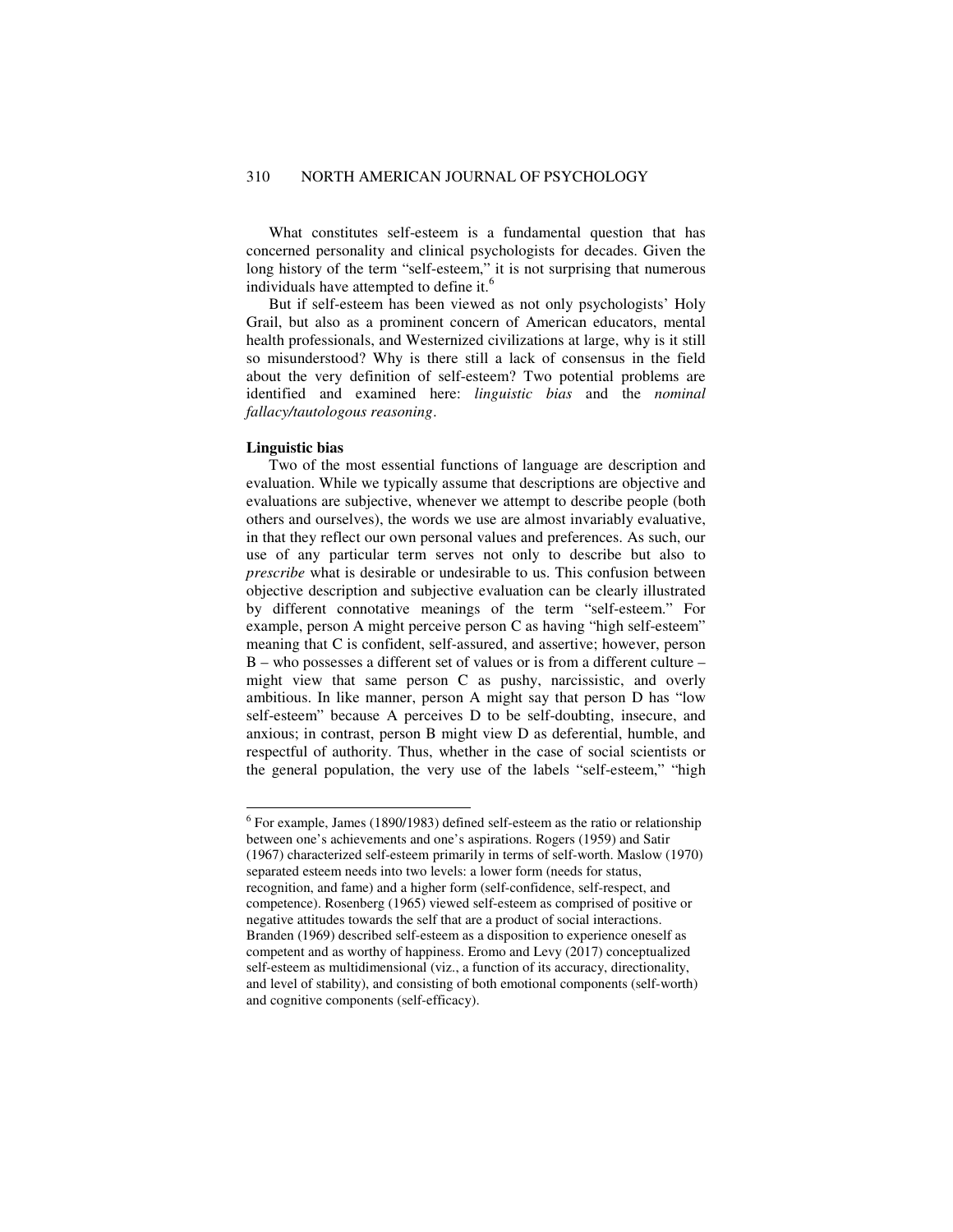self-esteem" or "low self-esteem" can be largely contingent on one's own set of personal values and beliefs.

#### **Nominal fallacy and tautologous reasoning**

In a world where descriptive labels are a fundamental and indispensable part of science and everyday life, it is important not to conflate naming something with explaining it. This error in thinking, called the nominal fallacy (Pope & Vasquez, 2016), also typically involves circular or tautological reasoning. A tautology is a needless repetition of an idea or statement, using different words that essentially say the same thing twice (Tautology, 2018). For example, "People who like themselves have self-esteem; therefore, people who have self-esteem like themselves." When it comes to self-esteem and the field of psychology, examples of the nominal fallacy and tautological reasoning are commonplace in the conversations of clinicians, educators, and researchers alike. For instance:

```
"Why does that teenager think negatively about himself?" 
           "Because he has low self-esteem." 
   "How do you know he has low self-esteem?" 
           "Can't you see how negatively he thinks of himself?" 
As another example: 
   "Why is that woman so happy with who she is?" 
          "Because she has high self-esteem." 
   "How do you know she has high self-esteem?" 
          "Well, just look at how happy she is with herself!"
```
These kinds of circular "explanations" are, of course, not explanations at all. To label someone as having "high self-esteem" or "low self-esteem" does not account for *why* they are happy or sad, *why* their interpersonal relationships are functional or dysfunctional, *why* they engage in healthy or unhealthy behaviors, or *why* they are successful or unsuccessful.

## **2. Given the heterogeneity of the construct "self-esteem," where do the distinctions lie?**

By and large, both theorists and researchers have concluded that selfesteem is heterogeneous in nature (e.g., Baumeister et al., 2003; Kernis & Waschull, 1995; Schneider & Turkat, 1975); however the specific distinctions between the various facts of self-esteem have been – and continue to be – widely debated. Generally speaking, "high self-esteem" is viewed as involving positive feelings of self-worth, self-liking, and acceptance; in contrast, "low self-esteem" is typically seen as reflecting negative feelings of self-worth, self-dislike, and lack of self-acceptance. Further, many theorists have invoked some differentiation between being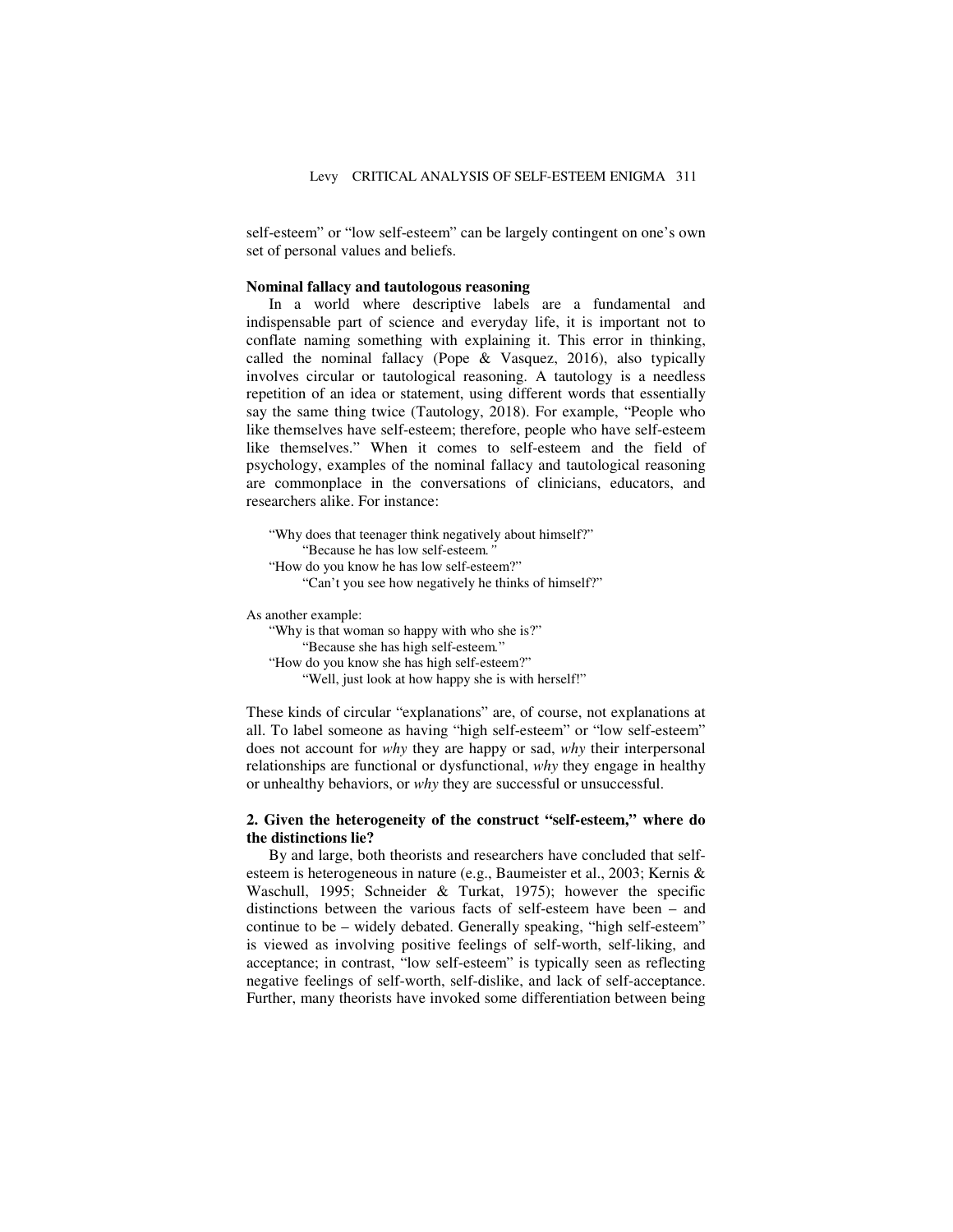conceited, narcissistic, and defensive on one hand, versus being accepting of oneself with an accurate appreciation of one's strengths and worth on the other (see Eromo & Levy, 2017).

In this regard, a key issue in examining the heterogeneity of selfesteem is its relation to narcissism<sup>7</sup>, or, in its extreme form, narcissistic personality disorder. Narcissism is associated with an extremely favorable, even grandiose sense of self-importance, arrogance, sense of entitlement, need for admiration, fantasies of personal brilliance or beauty, and lack of empathy (American Psychiatric Association, 2013). Research in this area has shown that although some people who score high on measures of self-esteem are narcissistic, others are not. However, the reverse is not true: narcissists rarely score low on measures of selfesteem (Baumeister et al., 2003). In other words, narcissism is a relatively reliable predictor of high self-esteem, but high self-esteem is not a reliable predictor of narcissism. Further, research has shown that the high self-esteem of narcissists tends to be both unstable (Rhodewalt, Madrian, & Cheney, 1998) and self-defensive (Paulhus, 1998). Taken together, these lines of research imply that the category of people with high self-esteem is a "mixed bag" of individuals whose self-concepts and feelings of self-worth differ in important ways (Baumeister et al., 2003).

Various other researchers (e.g., Crocker & Wolfe, 2001; Deci & Ryan, 1995; Kernis, 2003) have maintained that self-esteem falls along a continuum, from true or optimal to inauthentic or contingent. More recently, Eromo and Levy (2017) proposed a new model of self-esteem, which attempts to account for the construct's heterogeneous nature by incorporating three dimensions of self-appraisal: accurate versus distorted, inflated versus deflated, and stable versus unstable/fragile.

Below is a discussion of three critical thinking principles – *linguistic bias, conflating dichotomous variables with continuous variables*, and the *similarity-uniqueness paradox* – that should be considered in understanding the heterogeneous nature of the construct and determining wherein the distinctions lie.

#### **Linguistic bias**

-

As noted above, the words we use are almost always value laden, in that they reflect our own personal preferences. This concept should be considered not only in terms of defining "self-esteem," but also in

<sup>7</sup> Closely related to narcissism is the concept of *hubris*, which is also marked by over-confidence, pride, and arrogance; however, in contrast to narcissism, hubris does not necessarily involve a need for admiration or a lack of empathy for others.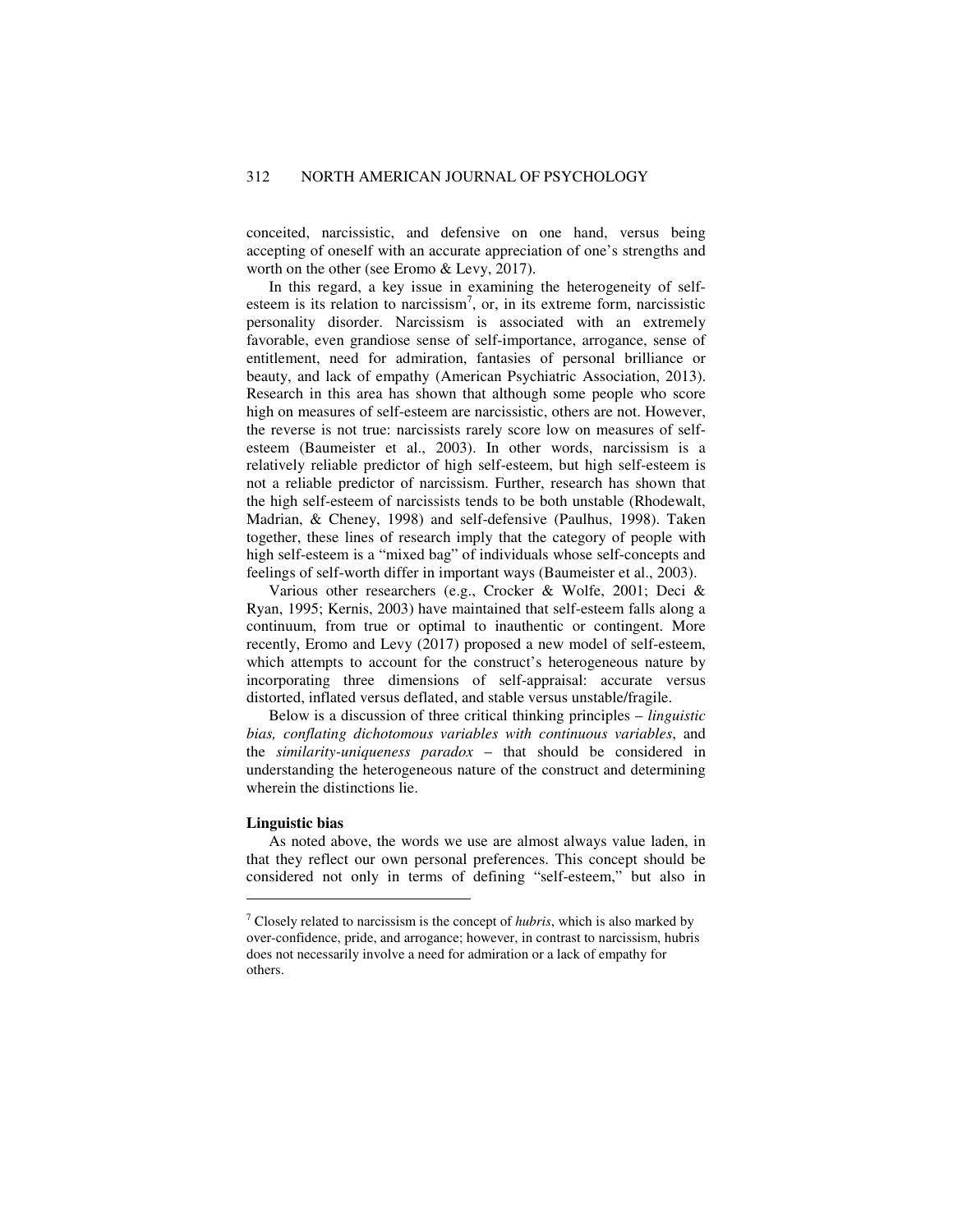examining the heterogeneity of the term. Where do the distinctions lie and to what degree are they in the eye of the perceiver? Regardless of the ostensibly "descriptive" words one chooses in regard to self-esteem – whether *authentic*, *true*, *optimal*, *arrogant*, *defensive*, *fragile*, *inauthentic*, or *narcissistic* – it is imperative that we realize how our own personal biases influence our language; we should, therefore, communicate our values as openly and clearly as possible, as opposed to presenting these subjective judgments as if they were objective reflections of truth.

When viewed through a broader sociocultural lens, many believe that concerns with self-esteem are largely idiosyncratic features of Western individualistic cultures (see Eromo & Levy, 2017). Therefore, according to this perspective, the quest for high self-esteem is not inherently a universal human motive, but differs based on largely sociocultural factors. For example, in collectivistic cultures (e.g., Japanese, South American, & some African cultures), the motivation to "have" high selfesteem is virtually nonexistent (Heine, Lehman, Markus, & Kitayama, 1999). Even within Western civilization, cultural differences exist based on a number of sociocultural factors (e.g., gender, ethnicity, socioeconomic status). Some historians have noted that the need for high self-esteem appears to be a relatively recent development in Western culture (Eromo & Levy, 2017). For example, the Judeo-Christian tradition, which has long reigned supreme in Western society, has historically considered excessive self-love to be suspect because it leads to attitudes of self-importance and arrogance, as opposed to modesty and humility – which are virtues believed to be conducive to spiritual growth (see Baumeister, 1987). These examples underscore the fact that, regardless of intent, the words we use – especially regarding people – are invariably value laden. Therefore, in attempting to reach consensus on where the distinctions lie within the heterogeneous category of selfesteem, the evaluative bias must be taken into account.

#### **Conflating dichotomous variables with continuous variables**

A *dichotomous variable* is comprised of two, mutually exclusive categories; in contrast, a *continuous variable* consists of a theoretically infinite number of points lying between two polar opposites. Most person-related phenomena, especially psychological constructs, are continuous variables, in that they are a matter of magnitude or degree, rather than of type. A common problem, however, is that of false dichotomization, wherein a continuous variable is erroneously treated as if it were a dichotomous variable.

Self-esteem is a prime example of a continuous variable that may be confused with a dichotomous variable. Within the general population,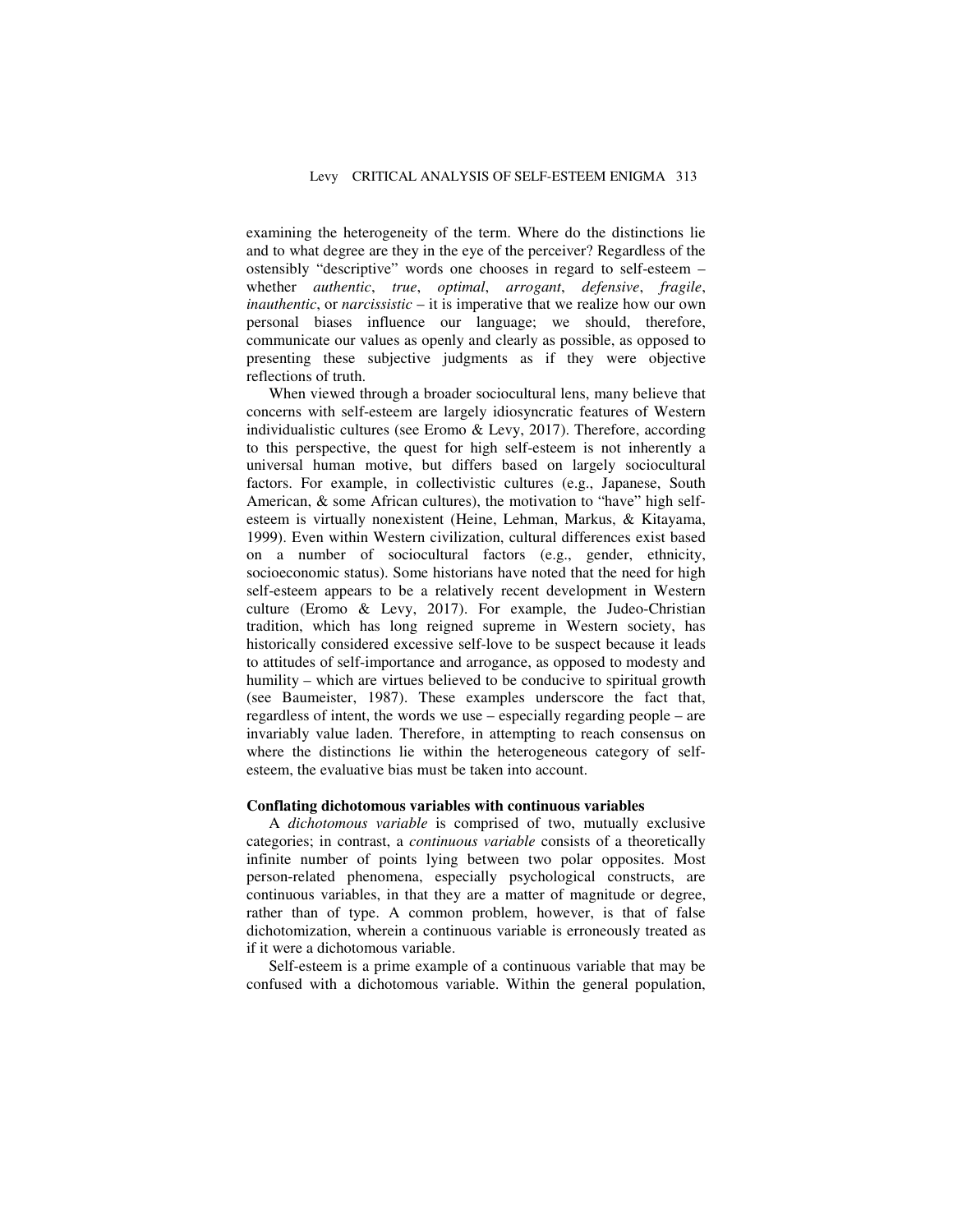throughout the popular media, and even sometimes in clinical settings, people are guilty of referring to individuals as either "having" or "not having" self-esteem. But, unlike say pregnancy, self-esteem is not equivalent to an on/off switch. (One can't be "just a little bit" pregnant.) It is more akin to a dimmer knob, which operates in terms of degree rather than discrete type. As such, self-esteem is both a heterogeneous construct and a continuous variable that is more appropriately represented as dimensional, rather than two opposite categories.

In this way, according to Eromo and Levy's (2017) multidimensional model, "optimal" self-esteem does not lie at either extreme (high vs. low); rather, it consists of self-appraisal assessed on three continua, characterized by (a) a high degree of accuracy (based on both objective outcomes of one's behavior and one's interpersonal interactions), (b) a self-evaluation that is by and large positive, and (c) a minimal influence of external events or standards across time and situation.

It also should be noted that the most widely used psychological assessments of self-esteem do, rightfully, represent self-esteem as a continuous variable. For example, Rosenberg's (1965) *Self-Esteem Scale* is a unidimensional measure of self-esteem, resulting in a range of 0-30, with higher scores representing higher self-esteem. The individual's score therefore lies somewhere on a continuum, rather than falling within one of two distinct categories.

However, regardless of the fact that such scales are typically used to measure self-esteem in formal research or clinical settings, it continues to be mistakenly regarded as a dichotomous variable across many other contexts. Thus, as we move towards more valid conceptualizations of self-esteem, it is important that we avoid the error of false dichotomization.

## **Similarity-uniqueness paradox**

Identifying the similarities and differences between any set of events is a function of the perspectives from which one chooses to view them. In other words, all phenomena are both similar to and different from each other, depending on the variables or dimensions that have been selected to compare and contrast them. As an example, anxiety and depression are similar in that they both involve feelings of psychological distress and emotional dysphoria. With respect to their differences, however, anxiety is marked by fear, worry about the future, and physiological activation. In contrast, depression typically manifests by feelings of sadness, ruminations about the past, and physiological inhibition.

Keeping these principles in mind, how do we differentiate between self-appraisal, self-esteem, self-efficacy, and narcissism? How are they similar? How are they different? First, they all are a part of one's self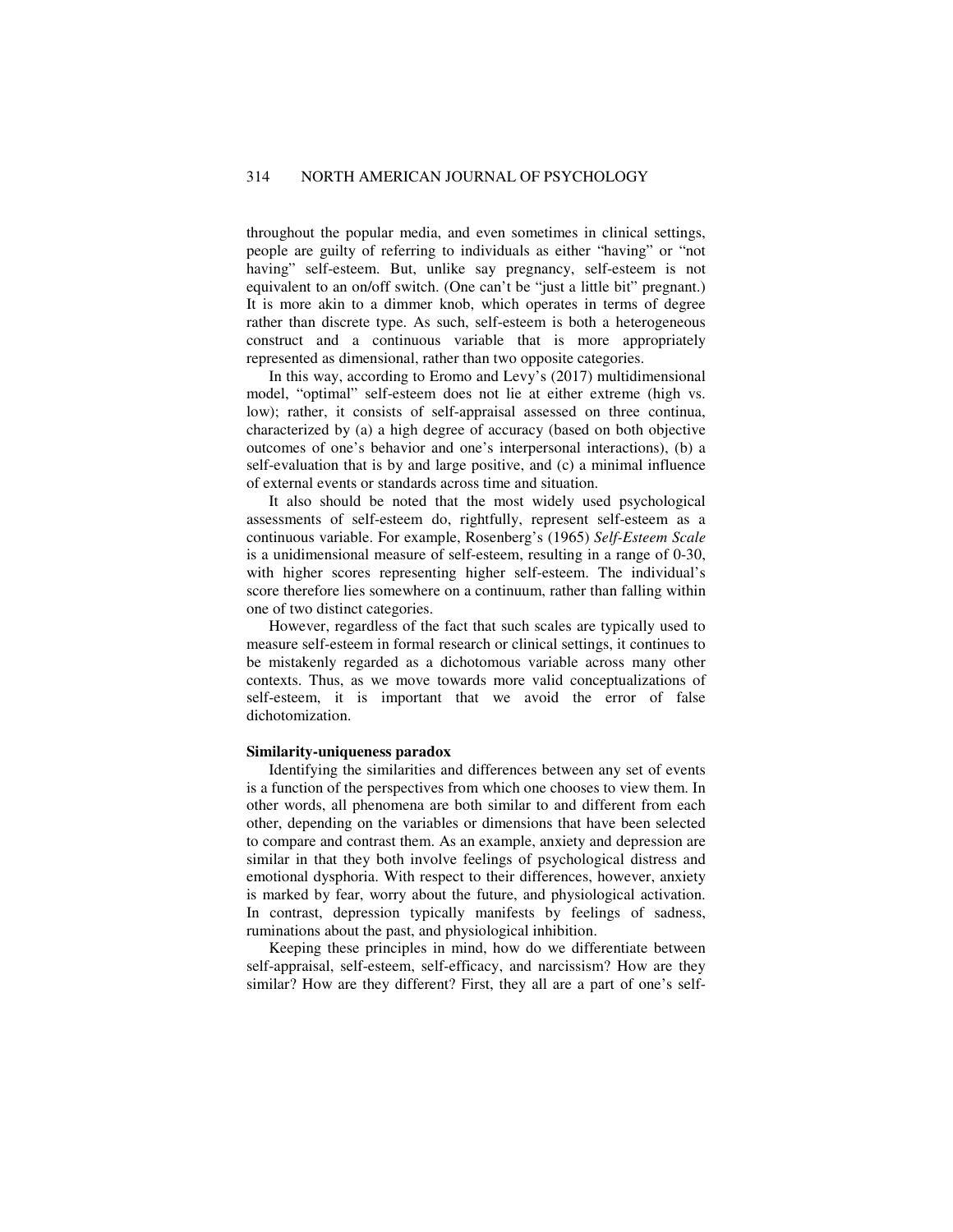concept. Second, self-esteem, self-efficacy, and narcissism may be seen as different forms or subsets of the broader term, self-appraisal. Further, the appraisal is in a positive direction and they all lie on a continuum rather than in dichotomous categories. With respect to their distinctions, self-esteem and self-efficacy are typically judged positively in Western society and are seen as aspirational goals; in contrast, narcissism is generally eschewed and, from a clinical standpoint, is deemed to be pathological. In terms of delineating self-esteem versus self-efficacy, the former is typically defined with an emphasis on affect (i.e., how one feels about himself or herself), whereas the latter is usually defined with a focus on thoughts and cognition (i.e., one's beliefs about his or her ability to complete tasks or reach goals; see Bandura, 1986, 2001).

Thus, as we attempt to delineate where the distinctions lie within the heterogeneous concept of self-esteem, it is important to keep in mind that the variables selected for the purposes of evaluation will determine just how similar or unique the various types or categories of self-esteem turn out to be.

## **3. What are some of the most prominent problems with the existing self-esteem research?**

The research literature on self-esteem is plagued with a variety of conceptual and methodological problems. Some of these include: imprecise definitions and operationalizations, dependence on unreliable and poorly validated self-report measures, lack of external validity, haphazard instrumentation variance, failure to rule out the influence of third variables, and claiming "significant" findings on the basis of relationships that are not necessarily meaningful, substantive, or useful (see Eromo & Levy, 2017, for discussion). Below is a brief examination of four potential sources of error: *reactivity*, *correlation-causation conflation*, *bidirectional causation*, and *multiple causation*.

#### **Reactivity**

Given the ultimately subjective nature of self-esteem, the vast majority of research on self-esteem relies solely on self-report measures (Blascovich & Tomaka, 1991). While self-report instruments are a relatively efficient method of measuring self-esteem, such measures are associated with a host of potential biasing factors. One of those biasing factors is reactivity, a phenomenon in which the conduct of research or measurement, in itself, affects the very entity that is being studied. In other words, reactivity refers to the extent to which measuring something causes it to change (Heppner, Wampold, & Kivlighan, 2008; Kazdin, 1979).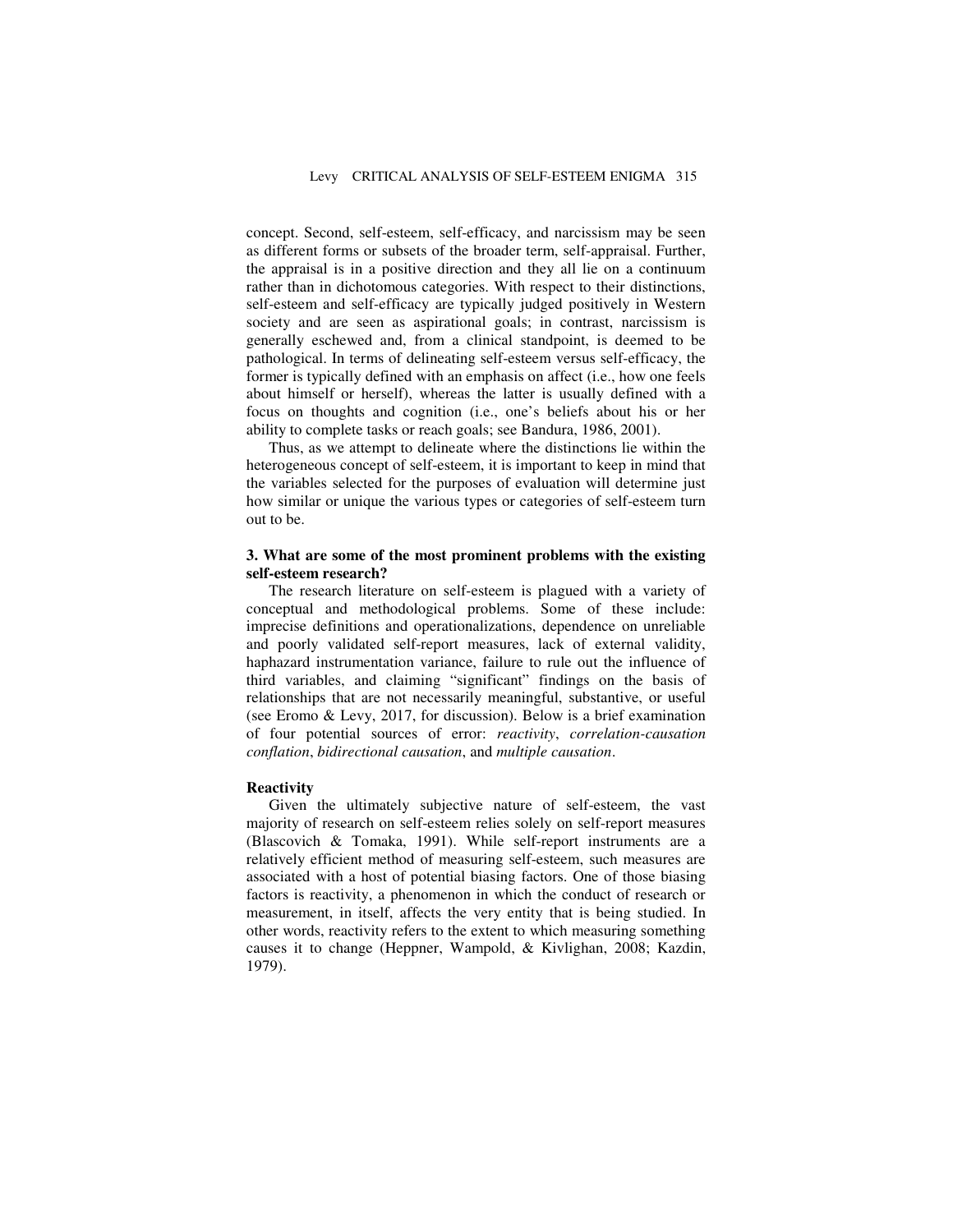Almost without exception, the moment subjects become aware that they are being observed, they develop expectations and hypotheses about the purpose of the study and how they may be expected to behave. Based on this awareness, they may be motivated to behave in ways that they believe to be socially desirable. For example, in an individualistic, Western culture where it is considered desirable to present oneself as possessing high rather than low self-esteem, one might be likely to respond – even unintentionally – to face-valid items accordingly, thereby artificially inflating self-esteem scores. Alternatively, under other circumstances, sociocultural factors (e.g., valuing humility over selfimportance) or variables such as the research subject's level of cooperativeness, passivity, or modesty, might affect responding to test items in a manner that deflates his or her self-esteem score. Moreover, simply asking subjects to think about self-esteem (e.g., by administering the Rosenberg [1965] *Self-Esteem Scale*) may stimulate them to consider the topic in a new way, or even prompt them to formulate an opinion when they previously had none. Therefore, due to the effects of reactivity, researchers using self-report measures of self-esteem are hindered in assessing naturalistic, authentic attitudes or feelings, which would invariably compromise the validity of their observations.

## **Correlation-causation conflation**

While the statistical links between high self-esteem and happiness, and low self-esteem and depression, appear to be strong, the methodological limitations of the research that has been conducted thus far must be addressed prior to determining the exact nature of these relationships (Eromo & Levy, 2017). In particular, given the fact that virtually all of the published self-esteem research consists of correlational designs, it is essential to bear in mind that a correlation between variables demonstrates only the direction and strength of a relationship, but not causality. In other words, cause and effect is not implied, should not be inferred – and in fact, cannot be proven – simply by virtue of a correlation (Bleske-Rechek, Morrison, & Heidtke, 2015; Hatfield, Faunce, & Job, 2006).

Nevertheless, several studies in the literature (e.g., Cheng & Furnham, 2003; Michalak, Teismann, Heidenreich, Ströhle, & Vocks, 2011; Sowislo and Orth, 2013) inappropriately imply a causal relationship between low self-esteem and depression, and between high self-esteem and happiness, simply by virtue of statistical correlations. Such presumptive inferences are reflected in unsubstantiated conclusions and wording choices such as: "…the detrimental effects of low selfesteem on depression" (Michalak, et al., 2011, p. 751) and "…the effect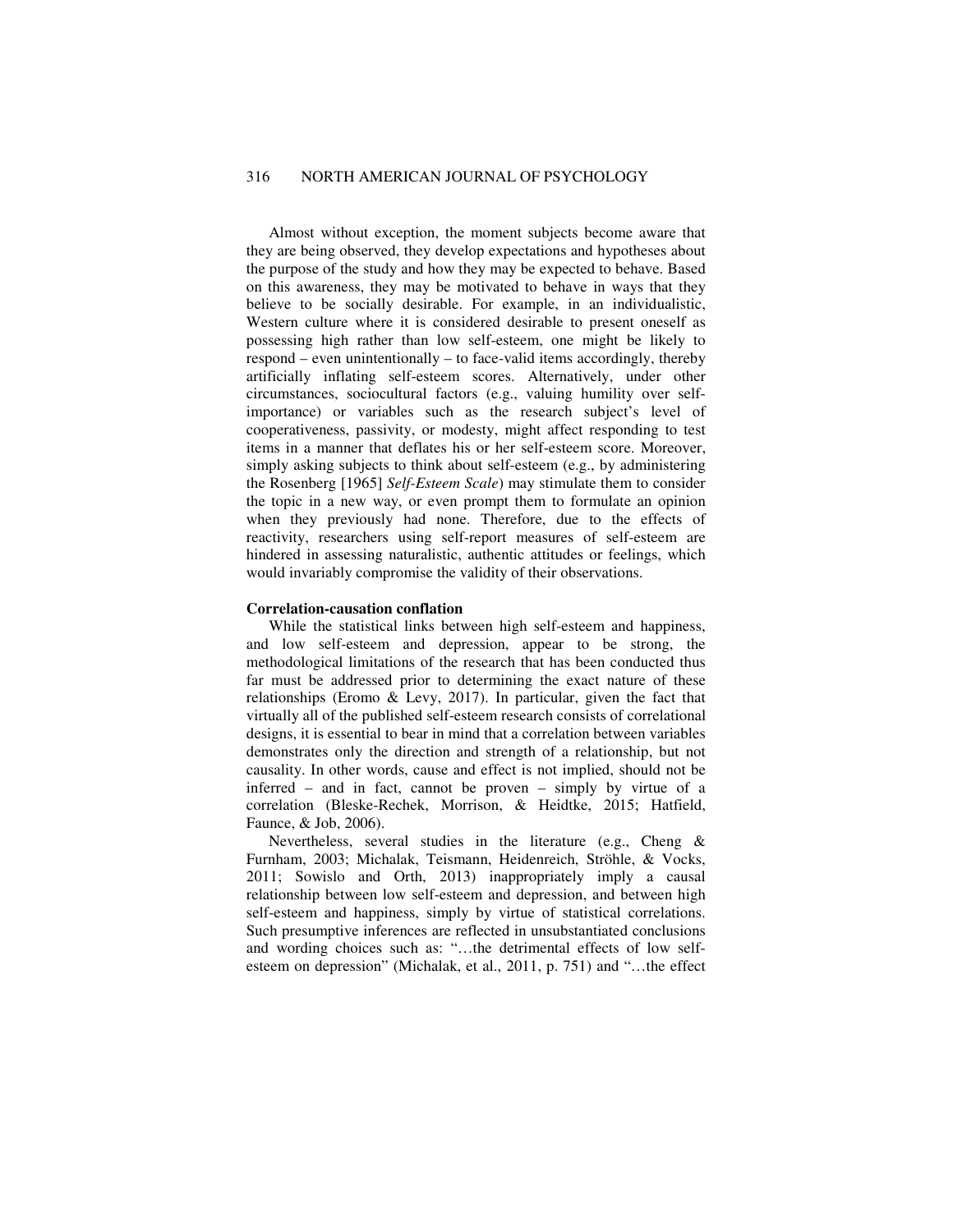of self-esteem on depression was significantly stronger than the effect of depression on self-esteem" (Sowislo & Orth, 2013, p. 213).

To take another example, low self-esteem is considered to be an associated feature of eating disorders (e.g., anorexia, bulimia nervosa), along with a negative or distorted body image. Further, evaluation of body appearance has been shown to be significantly correlated with global self-esteem among both clinical populations (O'Brien & Epstein, 1988) and normal populations (Harter, 1999). However, such relationships do not prove a causal link between these variables. It certainly is plausible that a negative evaluation of body appearance causes low self-esteem. Conversely, it is also possible that low selfesteem might cause a negative evaluation of body appearance. Further, low self-esteem and negative body evaluations may be a cause and effect of each other (see discussion below of bidirectional causation). Moreover, some other "third-factor" variables – such as family upbringing, environmental influences, or emotional dynamics (e.g., anxiety, depression) – might cause both low self-esteem and negative body evaluations. In sum, caution must be exercised when attempting to determine causal relationships based solely on correlational relationships.

#### **Bidirectional causation**

Causal relationships frequently are thought of as being unidirectional (wherein variable A causes variable B); however, often times the causal relationship between two variables is bidirectional (A causes B and B causes A). Consider, for example, beliefs about the relationship between self-esteem and popularity (see Chambliss, Muller, Hulnick, & Wood, 1978; Lorr & Wunderlich, 1986), namely that people with high-esteem are more popular than people with low-esteem. It is reasonable to suppose that high self-esteem might improve interpersonal relationships or popularity (A causes B). Under this assumption, high self-esteem causes a person to be more likeable or attractive in that others might prefer to be around confident, outgoing individuals, while avoiding interacting with individuals who are more insecure.

At the same time, the reverse causal relationship (B causes A) could also be true. This is illustrated by Leary's (2005) *sociometer theory* of self-esteem, which maintains that self-esteem evolved in order to monitor social acceptance and avoid social rejection. In other words, self-esteem is an internal measure of one's interpersonal appeal and success, and virtually all influences on self-esteem involve factors that have real, potential, or imagined implications for the individual's acceptability to other people (Leary & Baumeister, 2000; Leary & Downs, 1995; Leary, Tambor, Terdal, & Downs, 1995). Therefore, popularity, according to this model, would cause self-esteem to rise, while social rejection would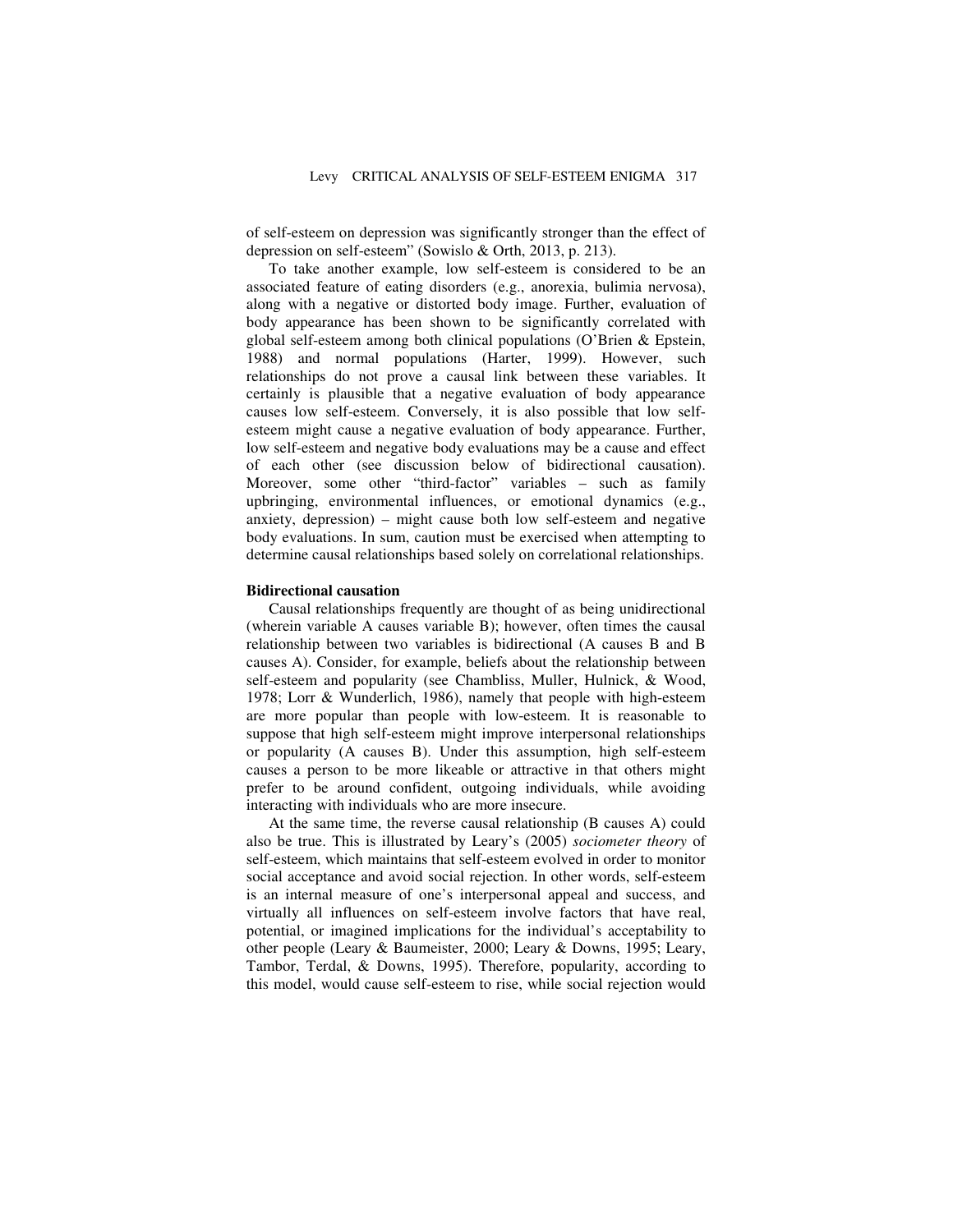cause it to diminish. As such, it is not a question of whether popularity causes self-esteem or self-esteem causes popularity – because both directions of causality are, to some degree, likely to be valid.

The same principle would hold true for any number of other relationships involving self-esteem: high self-esteem and happiness and social initiative, low self-esteem and depression and eating disorders, and so on. Owing to the principle of bidirectional causation, "cause" and "effect" are relative terms, with cause in one instance becoming effect in another. Therefore, from this perspective, attempting to understand which phenomenon came first, in many instances, may be both unanswerable and moot.

#### **Multiple causation**

Practically every behavior has multiple determinants; any single explanation is almost invariably an oversimplification. For example, what is the cause of overeating? Is it feelings of stress and tension? Or early childhood trauma? Or maladaptive learning patterns? Or some biochemical malfunction? Or feelings of emptiness or loneliness? Or low self-esteem?

The reality is that any given effect may be – and typically is – the result of not just one single cause, but numerous causes that are interacting together. The question "what is the cause of?" any particular phenomenon can be linguistically misleading in that it suggests there is a single cause of that event – when, in fact, there are likely to be multiple causes. In this way, the question of "what is the cause of…" should be replaced with "what are the causes of…" In other words, rather than assuming *either/or*, the question of causation is usually a matter of *both/and*.

Viewed through this lens, what, then, are the potential causes of low self-esteem? An unhappy or even traumatic childhood? Repeated failure experiences? A weak sense of self-efficacy? Poor academic performance? Chronic social problems? Genetic vulnerability? Conversely, what might be the causes of high self-esteem? A loving and supportive upbringing? Repeated success experiences? A strong sense of self-efficacy? Academic achievement? Fulfilling interpersonal relationships? Genetic resiliency? The existing research findings that have sought to answer these questions are hazy at best, likely because no single cause alone produces the effects in question. Instead, they are a result of multiple factors interacting with one another, a principle that some researchers of self-esteem have failed to explicitly address.

As discussed above, not only has research (Baumeister et al., 2003) shown that self-esteem does not have a direct causal effect on most phenomena but the lack of conceptual clarity and consensus in the field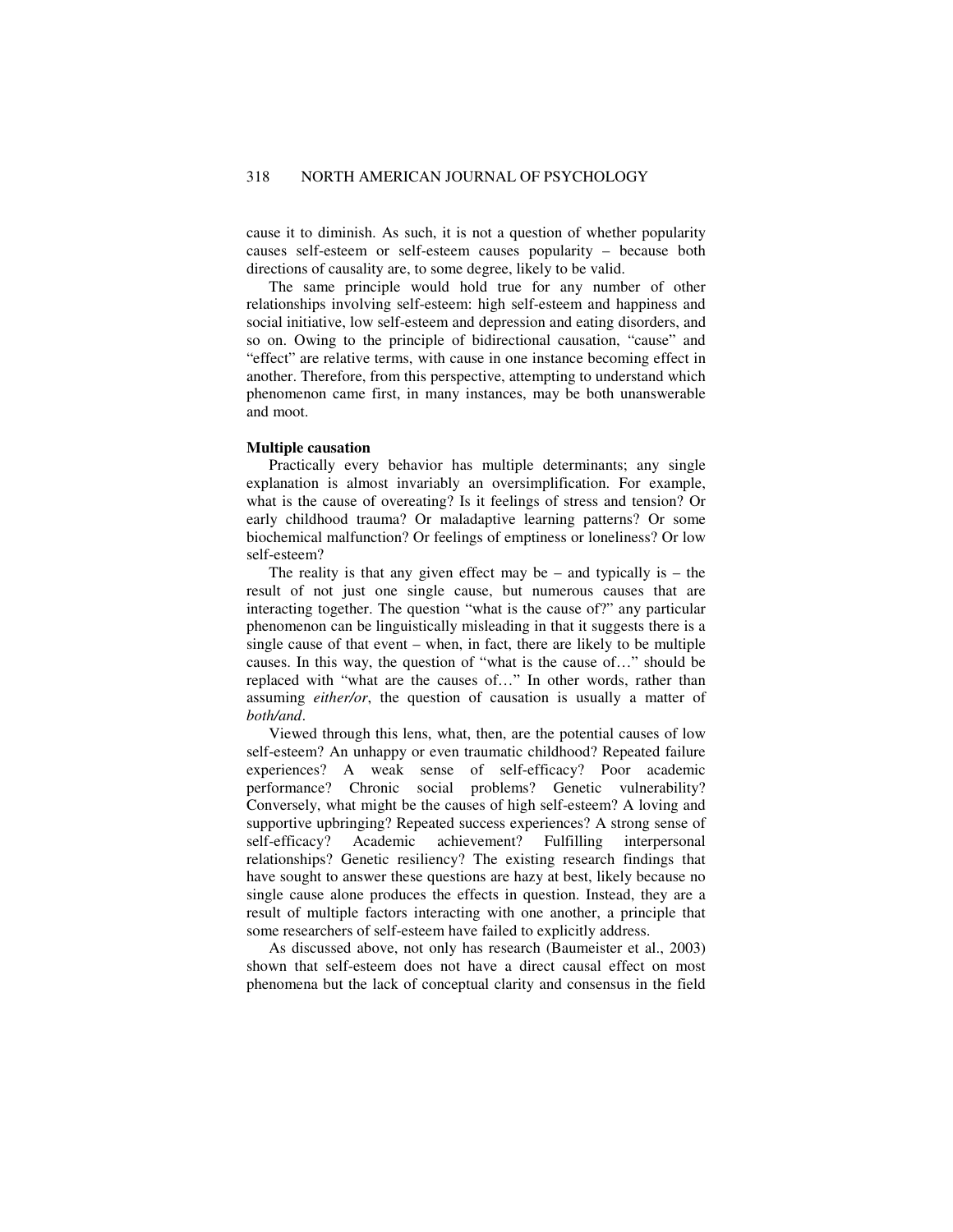on a definition of self-esteem also suggest that the findings on what causes self-esteem are about as unclear as what self-esteem causes. Overlooking the principle of multiple causation might help to explain, at least in part, why the California Task Force to Promote Self-Esteem and Personal and Social Responsibility failed to confirm their hypothesis that low self-esteem is "*the* [emphasis added] causally prior factor in individuals seeking out kinds of behavior that become social problems" (Mecca, et al., 1989, p. 8).

## **4. In light of the lack of empirical evidence for self-esteem as psychology's "Holy Grail," why does our obsession with self-esteem persist?**

Despite the striking dearth of empirical support that self-esteem plays a direct causal role in most objective outcomes, and regardless of the weaknesses of even the correlational data, countless efforts to boost selfesteem continue to be made by teachers, parents, and therapists alike. Our culture still seems to be characterized by this self-esteem obsession, as the quest to raise self-esteem continues to be both an individual fixation and a national preoccupation, as evidenced by the multitude of self-help books, popular psychology articles, talk shows, and advertisements that center around boosting self-esteem. The following section applies seven metathoughts to help explain why the self-esteem obsession persists: *availability bias*, *assimilation bias*, the *Barnum effect*, the *fundamental attribution error*, *emotional reasoning*, *confirmation bias*, and the *belief perseverance effect*.

#### **Availability bias**

In everyday life, we are often called upon to make rapid judgments and draw conclusions under circumstances that may not lend themselves to thoroughness or accuracy. Thus, while the ideal strategy to make certain decisions might involve a complete systematic analysis of the issue at hand, we typically do not have the luxury of conducting such analyses and must therefore rely on the use of a variety of mental shortcuts or *heuristics*. Because we are limited in our capacity to process complex information accurately, we often draw on instances that are easily accessible or "available" from our memory, a specific cognitive strategy that has been termed the *availability heuristic* (Tversky & Kahneman, 1973).

If examples are readily available in our memories, we tend to overestimate the frequency of those phenomena. Conversely, if we are unable to quickly recall examples of a particular phenomenon, we are quick to assume that it is uncommon. However, there are numerous biasing factors (e.g., life experience, cultural background, level of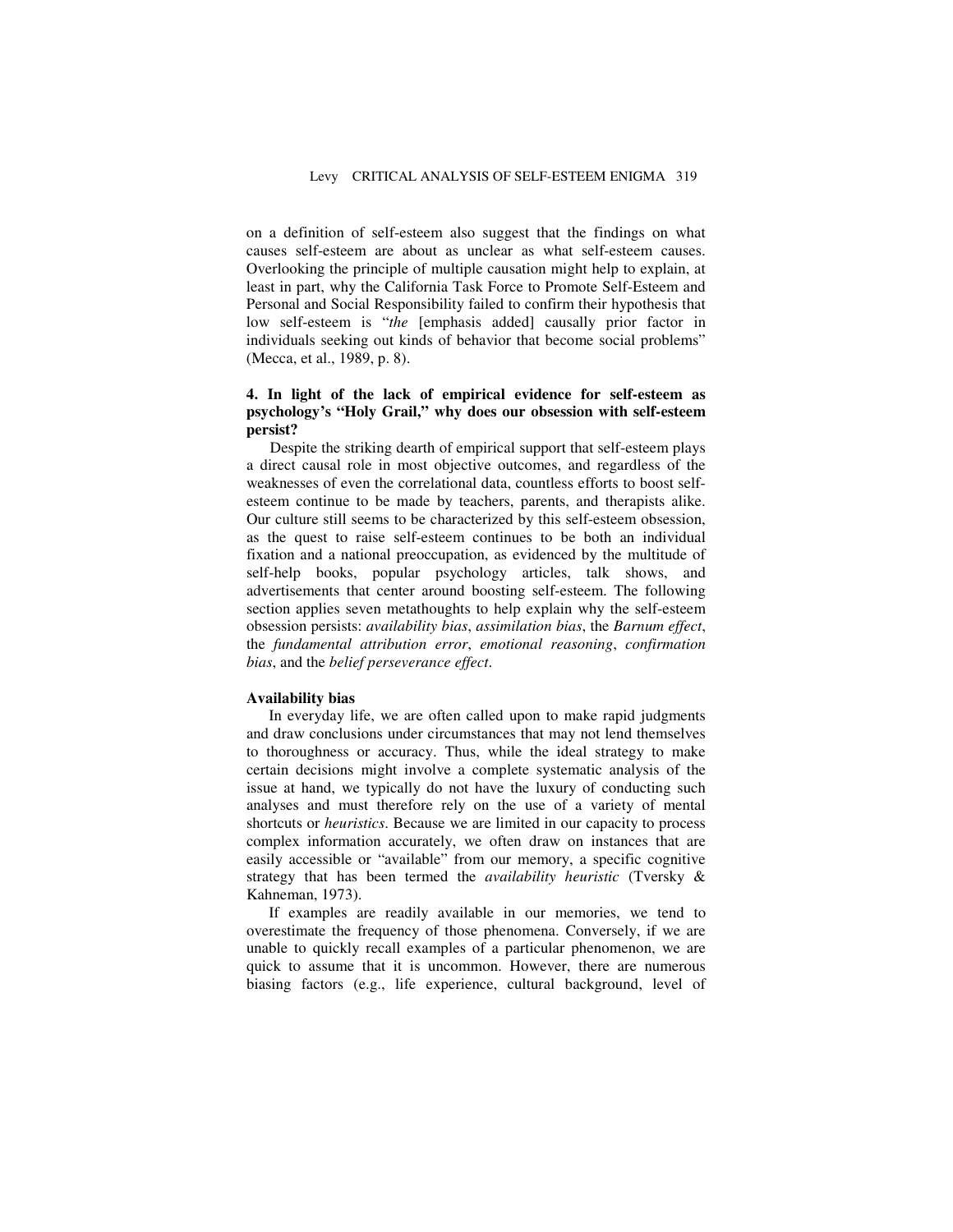education) that affect the availability of particular events in our memories. When our use of the availability heuristic to make judgments results in systematic errors, this is referred to as the availability bias.

In his book, *House of Cards: Psychology and Psychotherapy Built on Myth*, Dawes (1994) strongly criticizes "New Age psychology" for the widespread belief that all human distress can be traced to deficient selfesteem. As part of his discussion, Dawes mentions how the availability bias affects psychotherapists in reaching conclusions about self-esteem. Namely, if psychotherapists are seeing people who have psychological problems every day and many of those people do not feel good about themselves (a common motivation to seek therapy), therapists might be quick to link psychological problems to poor self-esteem simply because of the availability of such examples in their memories. Of course many people who behave in personally or socially destructive ways may suffer from low self-esteem, and low self-esteem can be considered a psychological problem in and of itself. However, that does not necessarily mean that poor behavior is necessarily traceable to low selfesteem or that good behavior is traceable to high self-esteem. Further, the term "self-esteem" pervades our culture. Information and endorsements of high self-esteem are so accessible to us at any given moment – on news programs, in literature, on television shows and movies, in classrooms, and within clinical settings – the availability bias may lead us to overestimate the ubiquity and importance of self-esteem simply because we are inundated with it.

#### **Assimilation bias**

Human beings have an innate predisposition to classify, group, or otherwise structure the world around us into categories, which we conceptualize as mental representations or *schemas*. While this propensity does have helpful attributes in terms of organizing information and processing data, it can also become problematic in that it leads us to overlook, misconstrue, or even reject valid information when it is not consistent with our existing schemas (Fiske & Taylor, 1984, 2007).

With the self-esteem movement having found its way into mainstream psychotherapeutic, educational, and occupational practices, we may have become so accustomed to viewing behavior through a prism of self-esteem that we simply do not even question whether or not it is valid. Your co-worker abuses drugs? Hmm, sounds like a selfesteem problem. Your child is acting out in school? Must be due to damaged self-esteem. Your friend has an eating disorder? Clearly selfesteem issues. You continue to select the wrong partners to date? Yep, gotta be low self-esteem all right.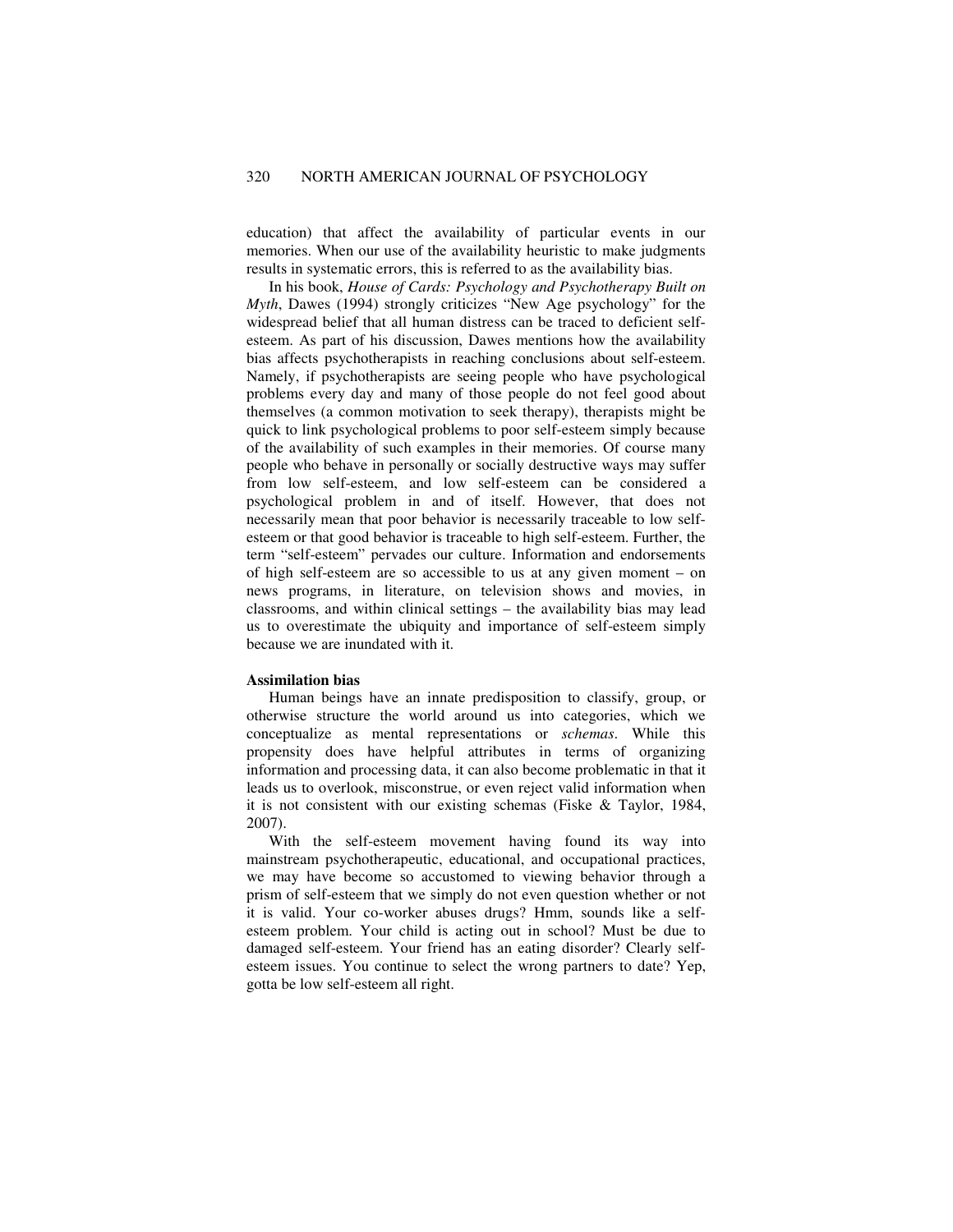To the extent that we are inclined to make the data fit into our schemas (a process which Piaget, 1954, 1970 termed *assimilation*) versus modifying our schemas in order to fit new data (*accommodation*), this common cognitive bias could lead us to overlook the overwhelming amount of evidence that contradicts our common assumptions about selfesteem. Moreover, because of the remarkable pervasiveness of the term in our culture, we may have become accustomed to viewing the world through "self-esteem colored glasses," making it easier to view every problem – irrespective of its nature or cause – as a self-esteem issue, rather than modifying our existing schemas to account for disconfirming data.

#### **Barnum effect**

The famous circus master P.T. Barnum was reputed to have asserted, "A good circus should have a little something for everybody." This axiom led to coining the term *Barnum statement*, which involves a personality description or interpretation about a particular person that is true of practically all human beings (Vohs, 2016). In other words, the statement is general and vague enough to apply to a vast range of people, and consequently, has "a little something for everybody." The Barnum effect refers to one's tendency to accept the validity of such generic interpretations (see Meehl, 1956, 1973). This error in critical thinking can be seen as an explanation for the pervasive acceptance of such practices such as astrological horoscopes, fortune telling, numerology, aura readings, and certain types of popular personality questionnaires.

Unfortunately, in the context of clinical psychology, Barnum statements can also parade in the guise of psychological evaluations or assessments. For instance, a therapist may confidently conclude, "My client's problem is that he has ambivalent feelings toward his parents." (*Who doesn't?*) Or, "My client doesn't want to be rejected." (*Who does?*) Or, "My client is her own worst enemy." (*Who isn't?*) The same holds true for declaring that one's client has "control issues," "trust issues," or "self-esteem issues." To some degree, *everybody* has these issues – it's just a matter of specific form and magnitude.

As such, at least part of the reason for the persistent focus on "selfesteem issues" is that so many people are easily subsumed under that category. Put another way, when the psychological net is cast wide enough, virtually everybody can become ensnared in its web. Thus, the ostensible ubiquity of "self-esteem issues" (whether too high, too low, or some combination thereof) leads us to overuse the term, without regard to specific meaning. Although Barnum statements might – and by their very nature usually do – have prima facie validity, they are practically useless in describing anything distinctive about a particular individual.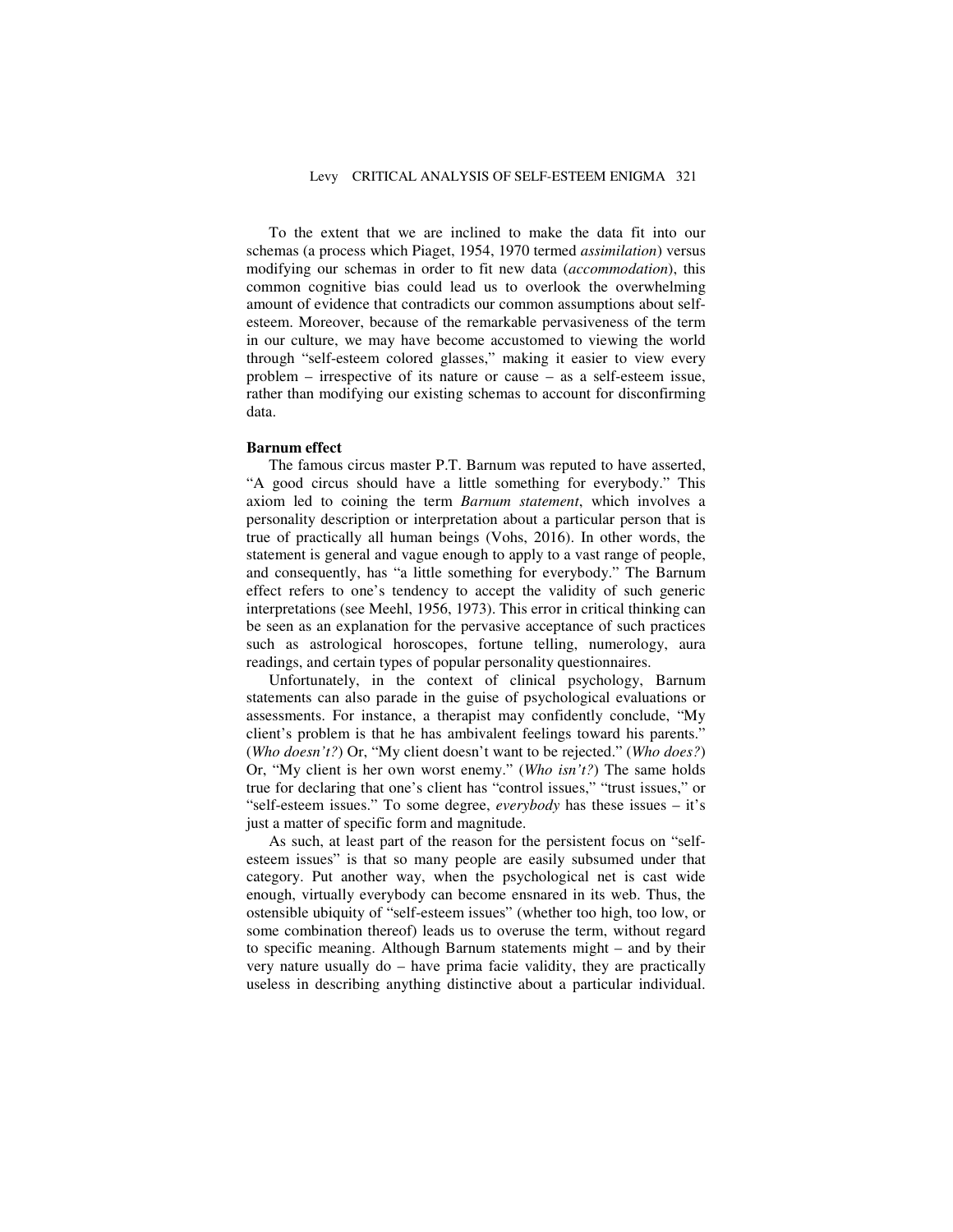Yet, because of their semantic elasticity, people continue uncritically to use and accept them.

#### **Fundamental attribution error**

Nearly all significant behaviors can be attributed to multiple determinants (see discussion of multiple causation above) that vary in the degree to which they are responsible for causing a person's actions. However, in arriving at causal attributions, we have a tendency to weigh internal determinants (i.e., personality traits, characteristics, attitudes) too heavily, and external determinants (i.e., one's circumstances, surroundings, environment) too lightly. This attributional bias, termed the fundamental attribution error (FAE), leads us to minimize or ignore the importance of the particular situations in which people find themselves, and therefore to explain the behavior of others as resulting predominately from their personalities (see Heider, 1958; Ross, 1977).

For instance, we may attribute people's behavior to their level of selfesteem while overlooking any number of situational factors that also could account for their behavior. Consider, as an example, a person at a job interview who comes across as timid, insecure, and lacking in confidence. The interviewer, due to the FAE, might therefore explain the interviewee's behavior in terms of "low self-esteem." But, in fact, the circumstance itself may be highly intimidating or even hostile, which could be the primary (but of course not only) cause of the observed behavior. To take another example, a person who generally struggles with feelings of low self-worth might be perceived by others as confident and outgoing – but only while under the influence of alcohol at a lively party. In this instance, observers might be inclined to make a dispositional attribution ("high self-esteem"), essentially disregarding situational factors (i.e., alcohol and social setting) that could be chiefly responsible for producing these observed behaviors. In this way, the FAE can lead to over-attributions to "self-esteem," thereby perpetuating the self-esteem obsession.

#### **Emotional reasoning**

We can be prone to rely erroneously on our subjective experiences of emotional comfort or discomfort as a gauge for differentiating what is true from what is false. In other words, we have a tendency to use our feelings – both good and bad – as a basis on which we formulate appraisals of events around us. This process of assuming that what we feel must be true has been termed emotional reasoning (Beck, 1976). But emotions are not intrinsically a valid barometer of veracity: what feels good is not necessarily correct, and what feels bad is not necessarily incorrect. Put another way, feelings aren't facts.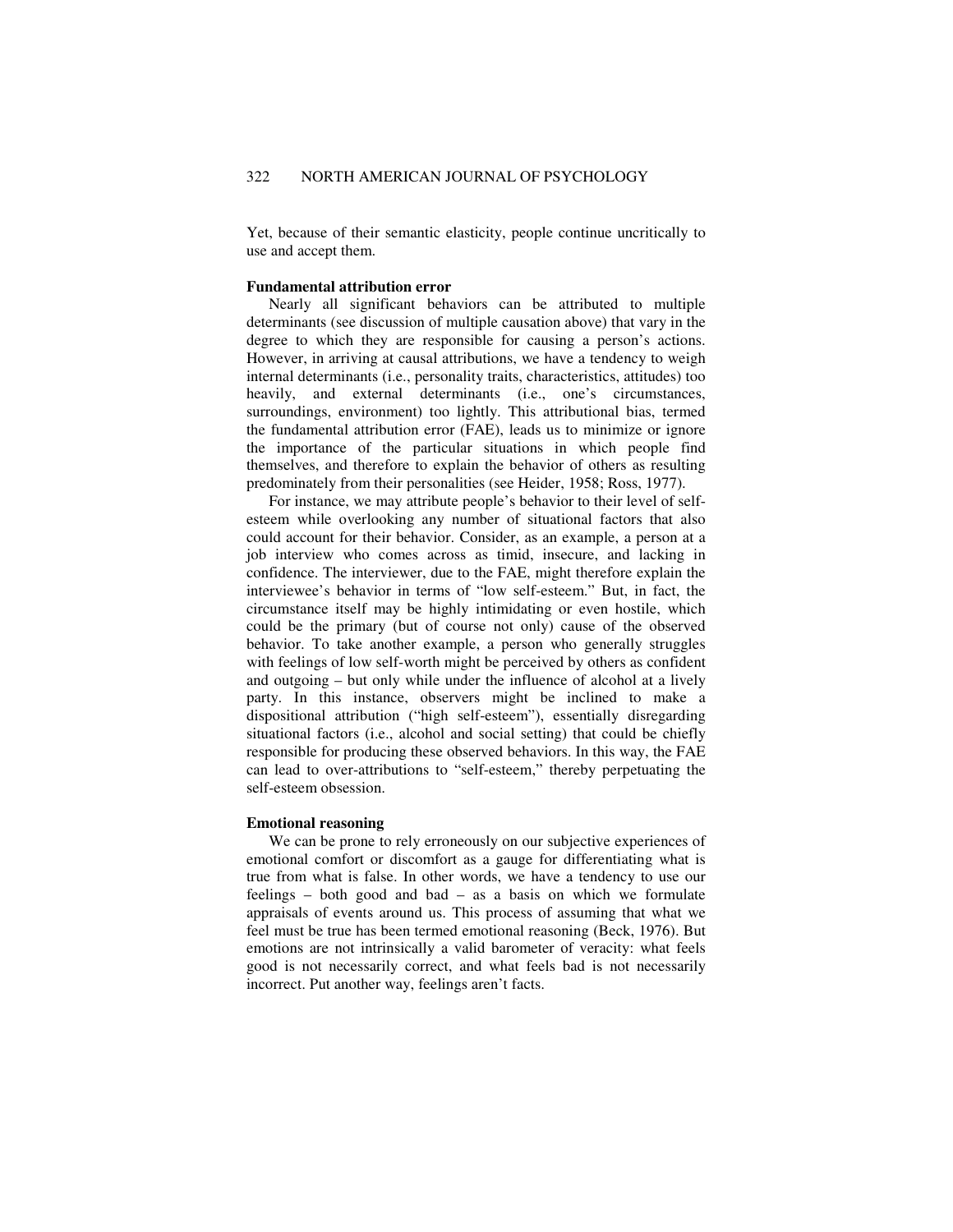As previously discussed, we know from the research literature (e.g., Baumeister et al., 2003) that "having self-esteem" does not necessarily inherently make people perform better in school or at work, nor end problems associated with violence and aggression, nor ensure that people engage in healthier lifestyle behaviors, and so on. At the same time, the research also demonstrates that high self-esteem is directly linked to happiness. Clearly, then, having self-esteem feels good – even if the evidence shows that it doesn't actually predict very much. How do we reconcile this disjunction between feelings and facts? We might mistakenly believe that because self-esteem feels good then it somehow must produce all kinds of other positive outcomes. Perhaps high selfesteem is such a "feel-good" phenomenon that we are willing to overlook the overwhelming lack of support for its validity.

Even the belief in the very *idea* of "self-esteem" can produce good feelings – which, in turn, might lead us to cling to false assumptions as valid and true. As a construct, in and of itself, "self-esteem" is simple, easy for nearly everyone to understand, and internally based (see fundamental attribution error, above). Thus, it is something that seems manageable and controllable, which holds out the hope (even if false) that we can actually do something constructive with it. These points might shed further light as to why the pervasive quest to boost selfesteem persists in our society.

#### **Confirmation bias**

As discussed previously, when attempting to explain phenomena, we are faced with a multitude of obstacles that can impair our ability to reach trustworthy and valid conclusions. One such obstacle involves the biased manner in which we gather information forming the basis of our decisions. Specifically, we tend to selectively seek out information or evidence that is consistent with our prior expectations, thereby confirming our own beliefs; conversely, we are much less likely to seek evidence that will refute them. Our propensity to search for information in this way is called confirmation bias (see Higgins & Bargh, 1987; Jonas, Traut-Mattausch, Frey, & Greenberg, 2008). Confirmation bias can lead us to draw distorted conclusions regarding evidence that runs counter to our views by guiding us to seek out evidence in a selffulfilling manner (Lilienfeld, et al., 2009).

For instance, in an article on why ineffective psychotherapies appear to work, Lilienfeld et al. (2014) assert that confirmation bias can predispose clinicians to attend to "hits" and forget the "misses," thereby overestimating the extent to which their interventions are associated with ensuing improvement. In this way, confirmation bias can foster a propensity toward *illusory correlation*, which is defined as the perception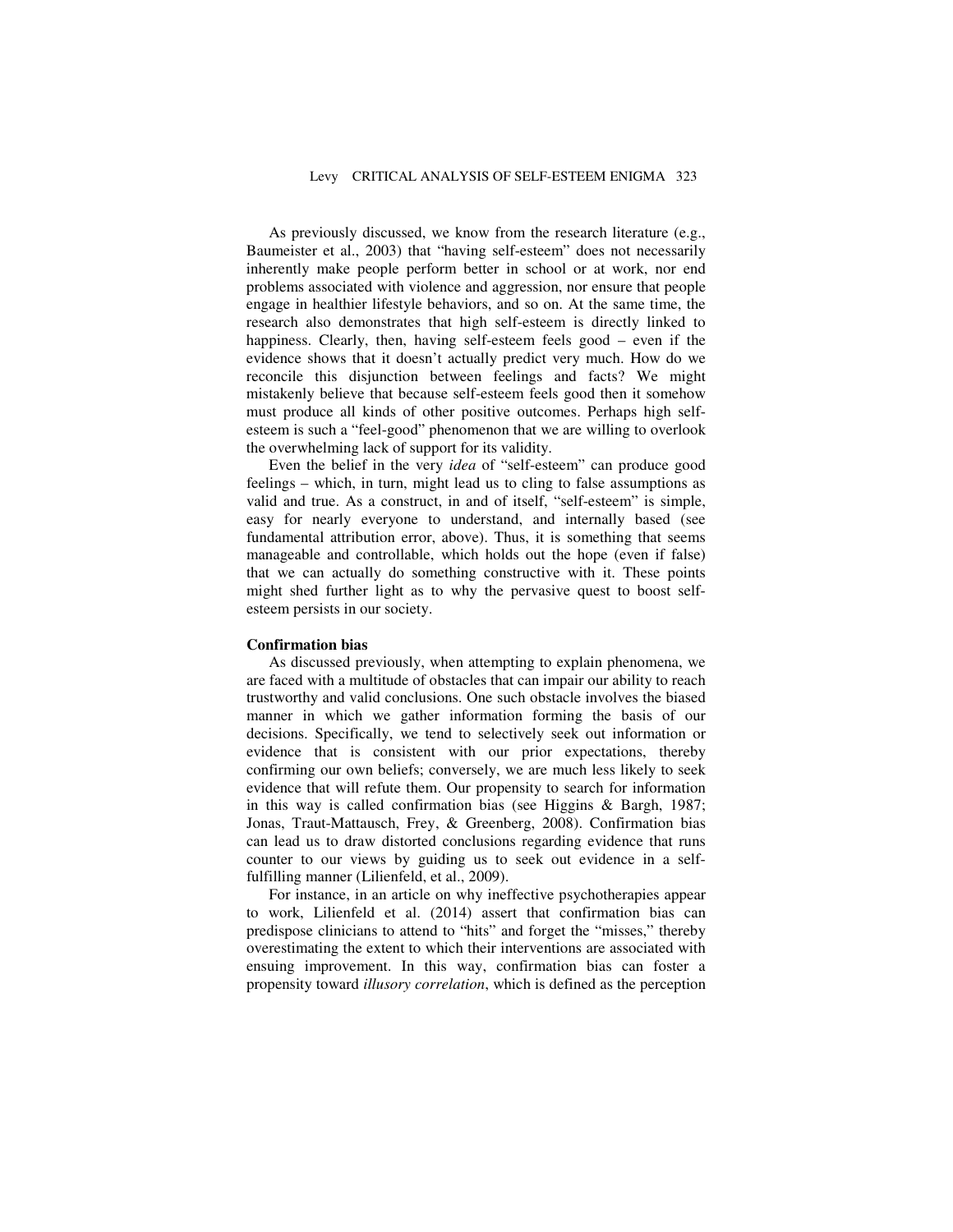of a statistical association in its absence (Chapman & Chapman, 1967). With regard to the persistence of our popular assumptions about selfesteem, part of the reason for our continual disregard of contradictory evidence may be a result of this common cognitive bias. As researchers and clinicians, we may be unknowingly gathering data and thereby eliciting information that affirms our common misconceptions about selfesteem (for many of the reasons described in this section), causing us to cling to the same conclusions that have been refuted by the evidence time and again.

To take a clinical example, suppose a therapist assumes that all of the problems of his or her prospective clients stem primarily from low selfesteem. On this basis, in the course of gathering information in the intake interview, the therapist poses the following questions: "Are you prone to judge yourself too harshly? Is your self-worth what it should be? Would you be better off if you had more self-confidence? Do you ever doubt your value? Do you have any issues around self-esteem?" In addition to their Barnum-like quality (see above), such leading questions are virtually certain to yield a diagnostic impression of "low self-esteem."

#### **Belief perseverance effect**

Over the course of a lifetime, we develop a wide range of different beliefs, the content of which ranges from the ordinary to the profound. One of the most significant characteristics of our beliefs is the degree to which we become emotionally attached in them. The more personally invested we are in our beliefs, the more likely we are to cling to them, even in the face of contrary evidence, a bias in thinking that is referred to as the belief perseverance effect (Anderson, 1983; Lord, Ross, & Lepper, 1979).

But what happens when our beliefs are questioned, particularly those beliefs that we have come to hold dear or accept as truths? The more emotionally attached we are to our beliefs, the more we are prone to feel personally criticized – perhaps even threatened – when our beliefs are challenged. As discussed above, in Western, individualistic society, beliefs about the importance of high self-esteem are not only widely accepted, but as research has shown, high self-esteem also feels good. Therefore, it is highly likely that our emotional investment in these beliefs about self-esteem contributes significantly to our tendency to discount, deny, or simply ignore any information that runs counter to them.

## **5. What are the clinical implications if we continue to misunderstand and misuse "self-esteem?**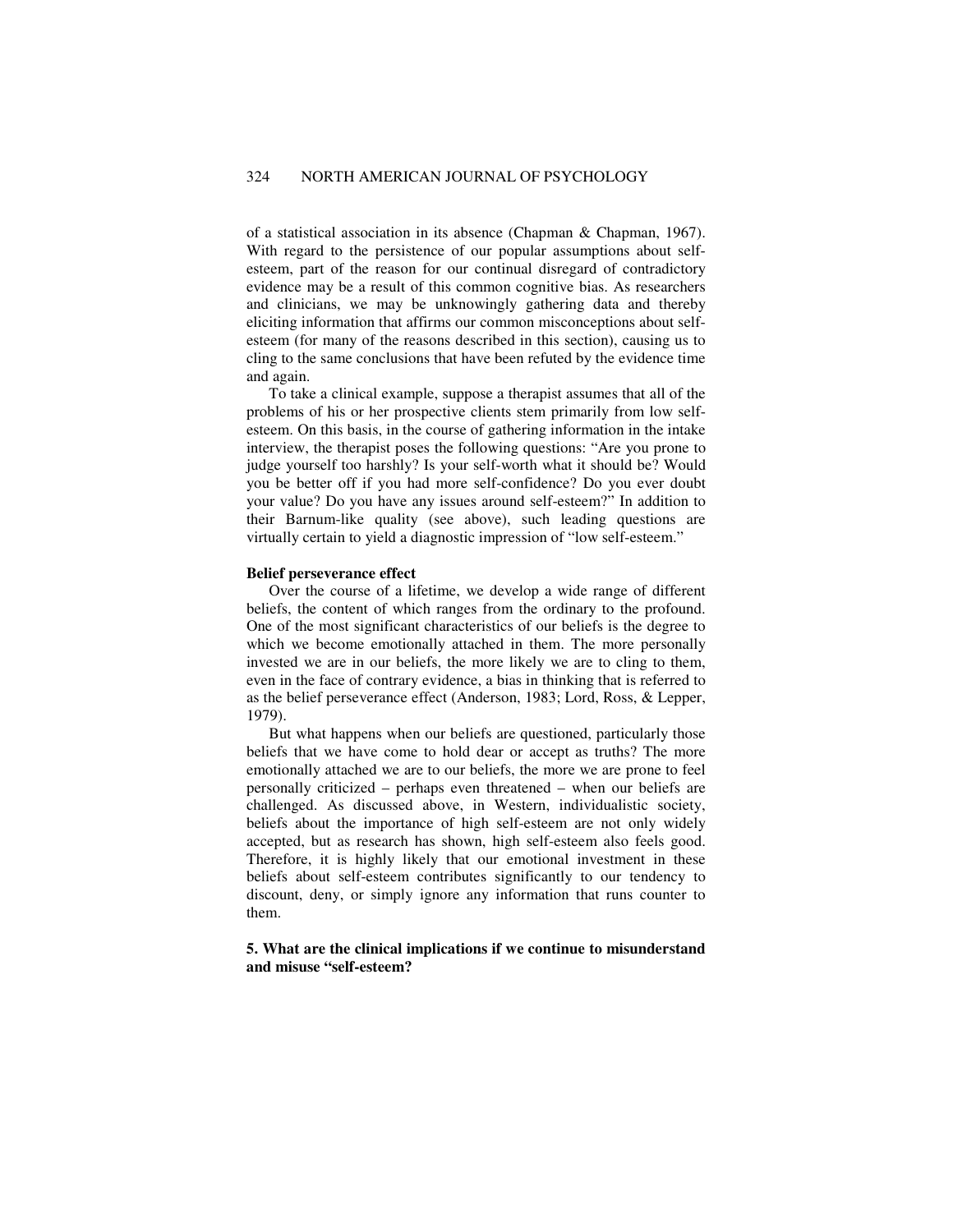Despite the striking lack of empirical support that self-esteem plays a significantly direct role in nearly every outcome, the pursuit of selfesteem continues to be a central preoccupation of North American culture. Thousands of books offer strategies to boost self-esteem, childrearing manuals coach parents on how to raise children high in selfesteem, and schools across the United States continue to implement programs aimed at cultivating self-esteem, all in hopes of reducing an array of problematic feelings and behaviors.

One might be inclined to ask, *why not* try to raise self-esteem? If selfesteem essentially involves feeling good about oneself, what's the harm in that? However, we should not assume *a priori* that having self-esteem – or even pursuing self-esteem – is without costs; in fact, as discussed above, it has been shown to be associated with an array of potential negative consequences. To take one example, contrary to the popular belief that people benefit from positive self-statements (such as the selfaffirmations found in self-help books), when those with low self-esteem repeat highly positive self-statements, their moods, their feelings, and their self-related thoughts actually can become *worse*, not better (Wood, Anthony, & Foddis, 2006).

While additional research is needed to explore further such liabilities, we have adequate evidence to warrant some serious concerns when it comes to indiscriminately boosting self-esteem. This section utilizes six metathoughts relevant to the clinical application of self-esteem: *reification error*, *naturalistic fallacy*, *conflating dichotomous variables with continuous variables*, *intervention-causation fallacy*, *self-fulfilling prophecy*, and the *insight fallacy*.

#### **Reification error**

The reification error involves mistakenly treating an abstract concept as if it were a tangible object. The litany of psychological constructs that are routinely reified is virtually limitless: the mind, the unconscious, personality traits, intelligence, motivation, the self, and so on. In this context, it's easy to forget that self-esteem is not some objective *thing* that an individual actually "has" (although it can be tempting to regard it as such); rather, it is a hypothetical concept that we have created to help us organize and make sense out of people's behavior. Unfortunately, however, many clinicians are prone to reify this construct, for instance, by advising their clients, "Your self-esteem is too low, so you need to get more of it" (as if self-esteem were some kind of commodity that can be purchased at your local automotive supply store).

If people view self-esteem as though it is a thing that objectively exists in the world, they are likely to pursue its literal attainment. But there is no "there" there. Being stuck in a relentless quest of something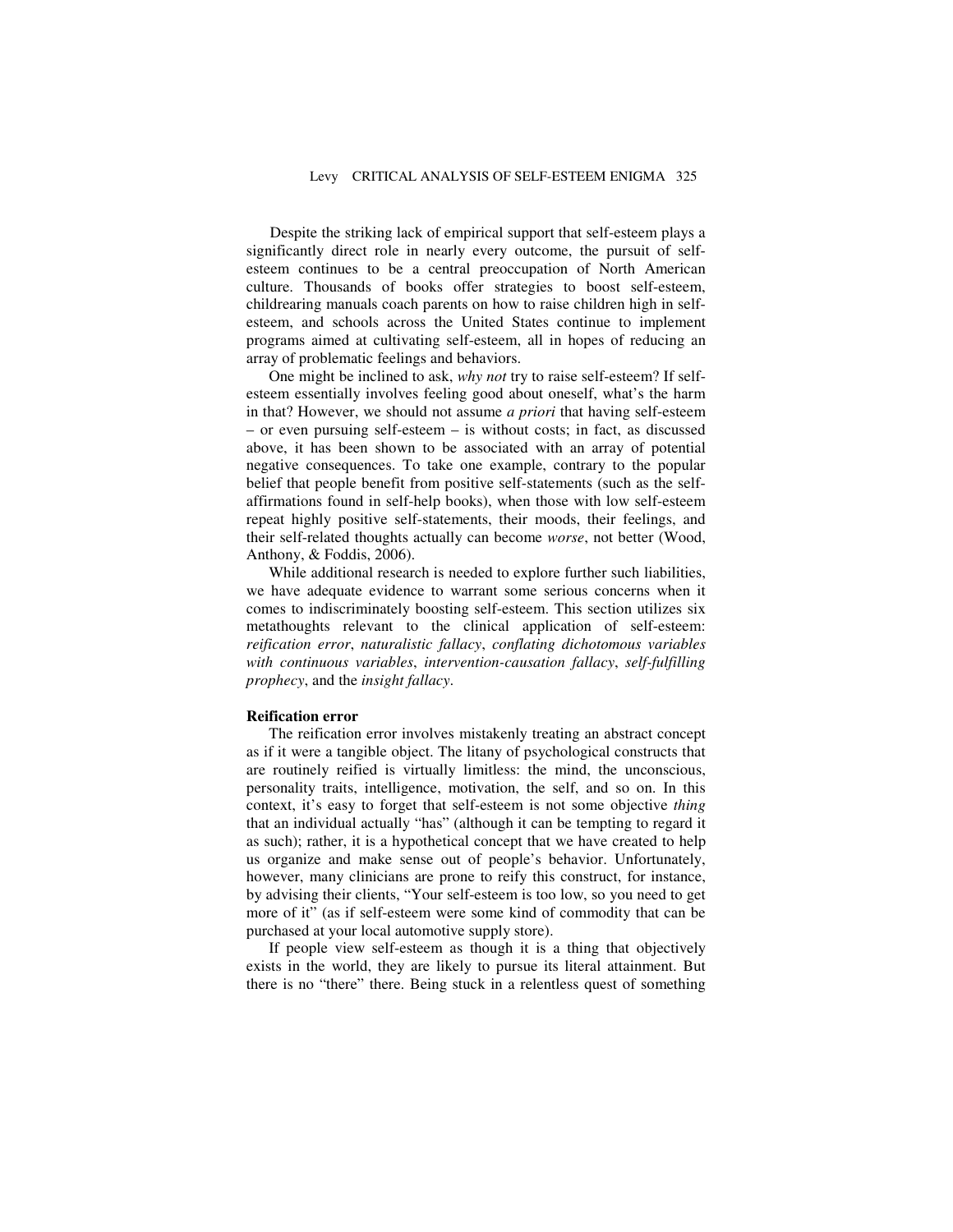that does not tangibly exist can be experienced as failure, which paradoxically could lead to even lower levels of self-esteem. On the other hand, accepting self-esteem for just what it is – a human-made, imperfect construct – is more conducive to an appropriate, manageable understanding of one's self-directed appraisals and feelings. In the final analysis, the construct of self-esteem should be evaluated more in terms of it clinical utility, rather than its actual attainment.

#### **Naturalistic fallacy**

As described above, our perceptions and consequent descriptions of the world are inescapably affected by our personal beliefs. Further, we tend to equate our descriptions of what *is* with our prescriptions of what *ought to be*. Specifically, we typically consider what is typical to be normal and therefore good, while what is atypical to be abnormal and therefore bad. In other words, if most people do something, we may be inclined to think that it's acceptable, and if most people don't, we may think it's unacceptable. The converse can also be true, such as idealizing someone simply for being different from the crowd or condemning someone solely for doing as most others do. This error in thinking is called the naturalistic fallacy (see Hume, 1978). As responsible clinicians, educators, and researchers, it is important to be aware of this bias and to avoid presenting our value judgments as objective reflections of truth.

Examining self-esteem through a cross-cultural lens highlights the importance of acknowledging the bidirectional nature of our perceptions and our personal beliefs and biases (see Shiraev & Levy, 2017). As applied here, just because the quest for high self-esteem is common in North American society, it does not inherently make it good or right. From the perspective of European-American culture, the self is defined primarily in terms of its internal attributes, such as personality traits, competence, and abilities. Thus, in this cultural context, self-enhancing perceptions are encouraged, reinforced, and subsequently internalized as an automatic response tendency. Individuals within this type of culture would therefore be highly motivated to confirm the positivity of their internal attributes of the self (Paulhus & Levitt, 1987).

On the other hand, many Asian cultures adhere to a very different model of the self as *interdependent*, in which the self is defined primarily in terms of its relationship to others. Within this collectivistic cultural context, self-esteem as a positive appraisal of the self is often antithetical to the objective of interdependence. Therefore, in Asian interdependent cultures, an expression of the Westernized concept of "high self-esteem" is prone to be perceived as a sign of insecurity, incompetence (Yoshida, Kojo, & Kaku, 1982), and psychological vulnerability (Miller, Wang,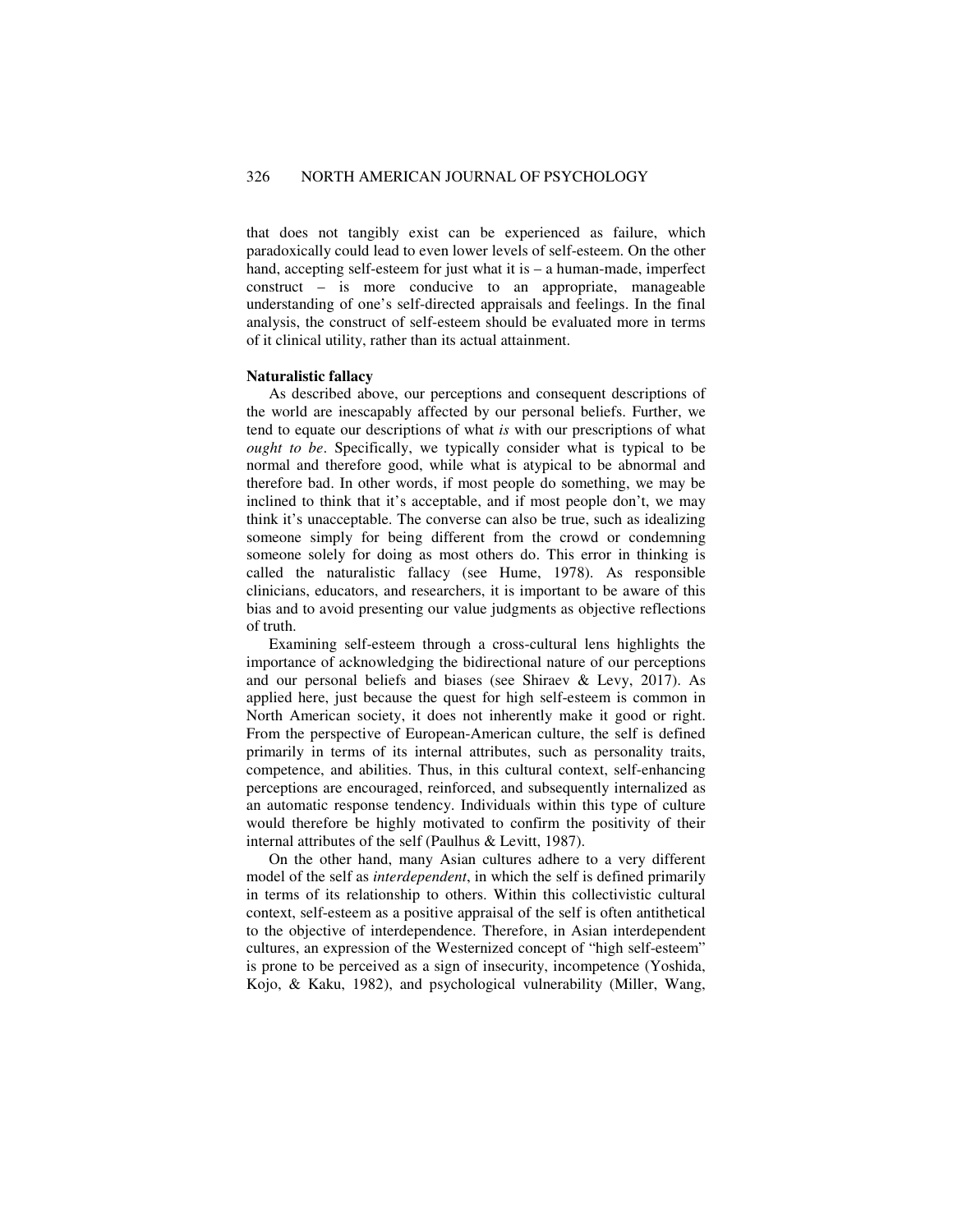Sandel, & Cho, 2002). Further, self-critical or self-effacing selfperceptions – the very attributes that Western cultures might view as "low self-esteem" – are frequently encouraged, reinforced and eventually internalized as a habitual response tendency (Kitayama, 2006).

As these examples illustrate, the quest to obtain high self-esteem is not intrinsically a universal human motive. Nonetheless, in the United States and other Westernized societies, countless mental health providers, educators, and parents behave as if it is. From a clinical perspective, what might be the consequences of a therapist consistently encouraging a client to strive for higher self-esteem if, in fact, that client does not share the therapist's Westernized belief system? Similarly, how might a therapy intern be affected by a clinical supervisor who regularly instructs him or her to work toward increasing a client's self-esteem (or even his or her own self-esteem), if the intern does not adhere to the same cultural values? In other words, as clinicians, how often are we confusing what *is* with what *should* be? By confusing what is with what should be, clinicians and educators are not only failing to uphold a commitment to cultural awareness and sensitivity, but could also be contributing to or even creating the clinical problems they are seeking to alleviate.

#### **Conflating dichotomous variables with continuous variables**

As discussed above, "self-esteem" is a prime example of a continuous variable that is often erroneously viewed as if it were a dichotomous variable. One significant problem with this particular error is that it can lead to psychological distress across a range of clinical presentations.

The dynamic of false dichotomization has been addressed by several theoretical orientations in the field of clinical psychology. Psychoanalytic theory, for example, identifies the ego defense mechanism of *splitting* (i.e., falsely categorizing the world into good versus bad components and treating them in an all-or-none fashion), which can contribute to unstable relationships and intense emotional experiences (Fairbairn, 1952; Klein, 1937). From this perspective, the therapeutic objective would be one of integrating or synthesizing these disparate psychological elements. Alternatively, from a cognitive therapy orientation, a common goal is to help clients modify their dichotomous "black-or-white" thinking into seeing more middle ground or "shades of grey" (see Beck, 1976; Ellis, 1984). By learning to see their situations in less absolute terms, clients can gain a greater sense of flexibility, acceptance, and realistic control over their lives.

Just as there are potential negative effects of binary thinking for an individual with an eating disorder ("fat or "thin"), depression ("success or failure"), or paranoia ("safe or unsafe"), so too can viewing selfesteem through an all-or-none prism have equally undesirable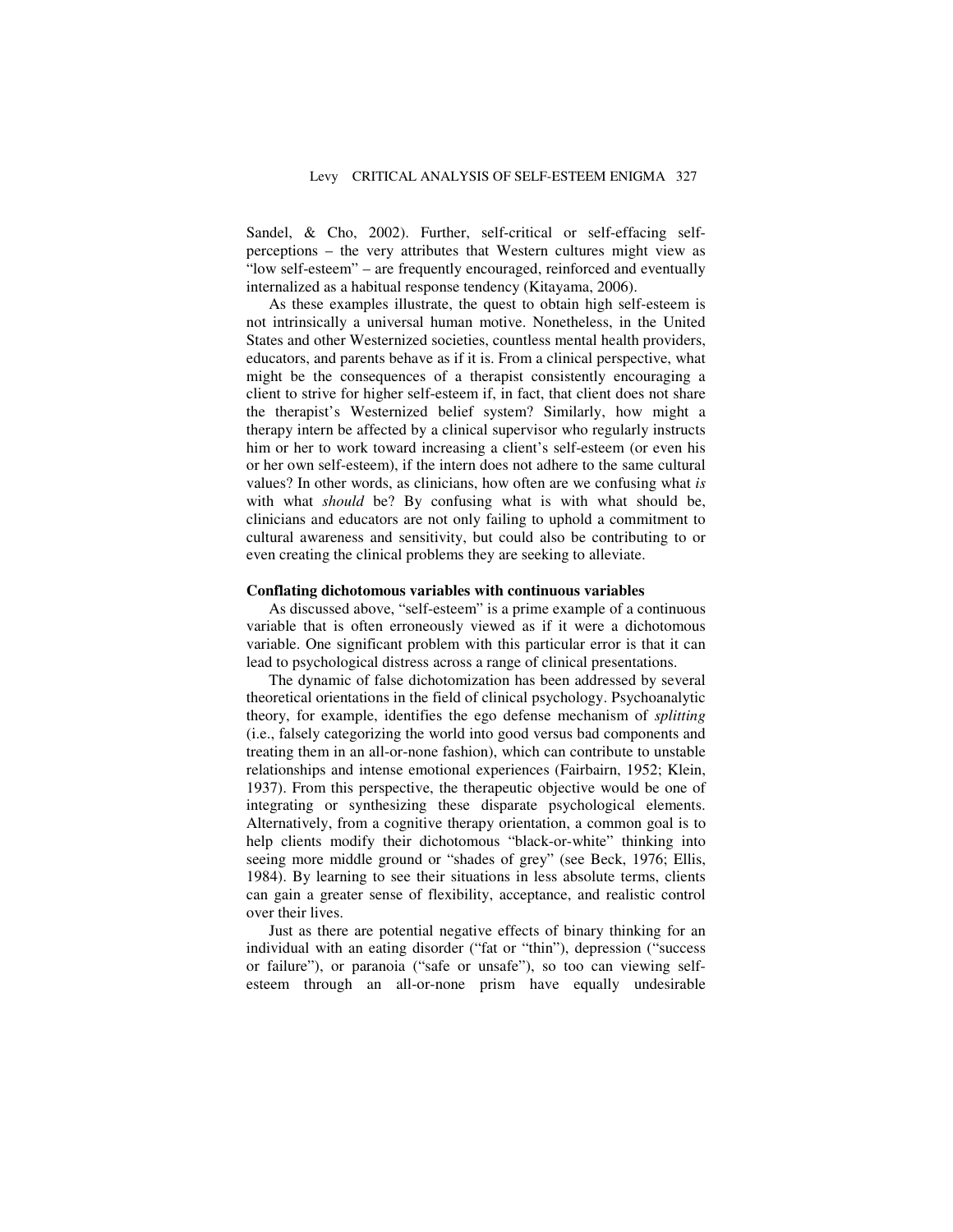consequences. For example, if we regard self-esteem as something that one either "has" or "does not have," what might be the effects on a person who is constantly seeking the "attainment" of high self-esteem, but to no avail? That individual is much more likely to perceive himself or herself as ineffective, inadequate, and unsuccessful. In contrast, by learning to view self-esteem in less rigid or absolute ways, the individual is likely to experience a more positive self-appraisal and a decrease in emotional distress.

#### **Intervention-causation fallacy**

The intervention-causation fallacy (sometimes termed the *treatmentetiology fallacy*) refers to a common misattribution wherein the cause of an event is erroneously determined simply on the basis of its response to an intervention. In point of fact, however, the resolution of a problem does not necessarily prove its cause.

For example, suppose a psychotherapist implements a treatment intervention designed to boost self-esteem. Let's assume further that the strategy yields favorable outcomes. Can we conclude therefore that low self-esteem must have been the cause of the client's original distress? Not necessarily. There are other plausible explanations for the beneficial results in this scenario. For instance, the intervention may have inadvertently ameliorated other separate but related symptoms, such as dysphoric mood, passivity, apathy, or social isolation. In addition, the results could have been due, at least in part, to the placebo effect.

As such, a positive response to an intervention aimed at boosting selfesteem does not inherently prove the etiology of the individual's problems as being due to low self-esteem. Further, incorrectly concluding that the primary cause must be low self-esteem could potentially undermine the efforts of clinicians to accurately understand and treat an individual's specific needs. As discussed above, having (or even pursuing) high self-esteem is not without risks. Therefore, to draw this fallacious conclusion could lead not only to continuing the relentless – and potentially detrimental – pursuit of self-esteem, but also to the clinician overlooking the real causal factors at play.

#### **Self-fulfilling prophecy**

The self-fulfilling prophecy is a phenomenon whereby a perceiver's assumptions about another person lead that person actually to adopt those attributes. In perhaps the most famous study of the self-fulfilling prophecy, the researchers (Rosenthal & Jacobson, 1968) found that by simply informing elementary school teachers that some of their pupils would show dramatic improvement in academic performance during the upcoming school year, the children who had been identified as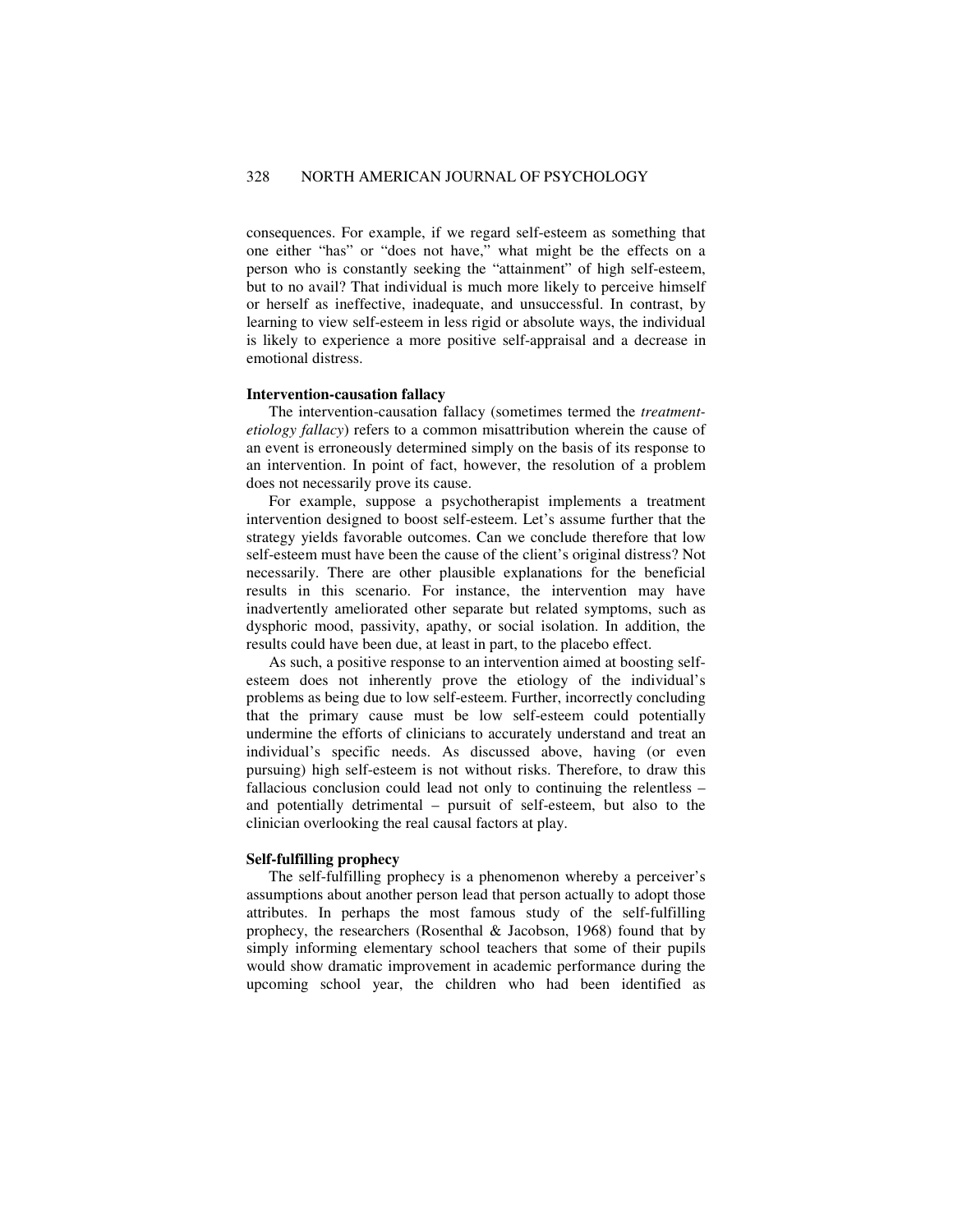"intellectual bloomers" (students who were really chosen at random) did in fact show an improvement in their schoolwork and even their IQ scores. Thus, their teachers had unwittingly helped to create the very behaviors they expected.

 While the expectations of the teachers in this study were socially desirable, the self-fulfilling prophecy has been demonstrated with a wide range of both positive and negative perceiver expectancies, including hostility (Snyder & Swann, 1978), extraversion (see Snyder, 1984), gender and racial stereotypes (Ferguson, 2003; Skrypnek & Snyder, 1982; Word, Zanna, & Cooper, 1974), and even stereotypes concerning physical attractiveness (Snyder, Tanke, & Berscheid, 1977).

Applying this principle in a clinical setting, suppose that a therapist expects his or her new client to be fragile, resistant, or manipulative, or to have low self-esteem? In these cases, and countless more, the therapist's prior beliefs may unknowingly produce the very behaviors they expect to find – both for better and for worse. Regardless of our intent, assuming *a priori* that clients suffer from a core problem of low self-esteem can be more pernicious than we might think.

#### **Insight fallacy**

One of our most widespread and enduring societal myths, especially in the field of clinical psychology, is that insight alone produces meaningful change. And nowhere is the insight fallacy more apparent than in beliefs about the conduct of psychotherapy. Therapists and clients alike cling to the alluring conviction that understanding a psychological difficulty will somehow inevitably cause the problem to resolve itself. Understanding the "roots" of a problem, however, is not necessarily the key to solving the problem.

This is not to suggest that insight is without value. There are numerous potential benefits to insight in psychotherapy, such as providing a sense of relief or comfort by helping the client to grasp an unexplained phenomenon, serving as a critical initial step toward the client adopting specific problem-solving strategies, and providing clients with the ability to generalize their therapeutic gains to other situations and challenges. These advantages notwithstanding, the problem lies in failing to recognize that insight alone has significant limitations.

As discussed above, low self-esteem is regularly identified as the root cause of a vast array of negative psychological conditions, including narcissism, depression, addictions, eating disorders, abuse (both as perpetrator and victim), dysmorphia, and relationship problems, to list but a few. But what exactly do clinicians actually accomplish by diagnosing low self-esteem as a (or even *the*) root cause of people's problems?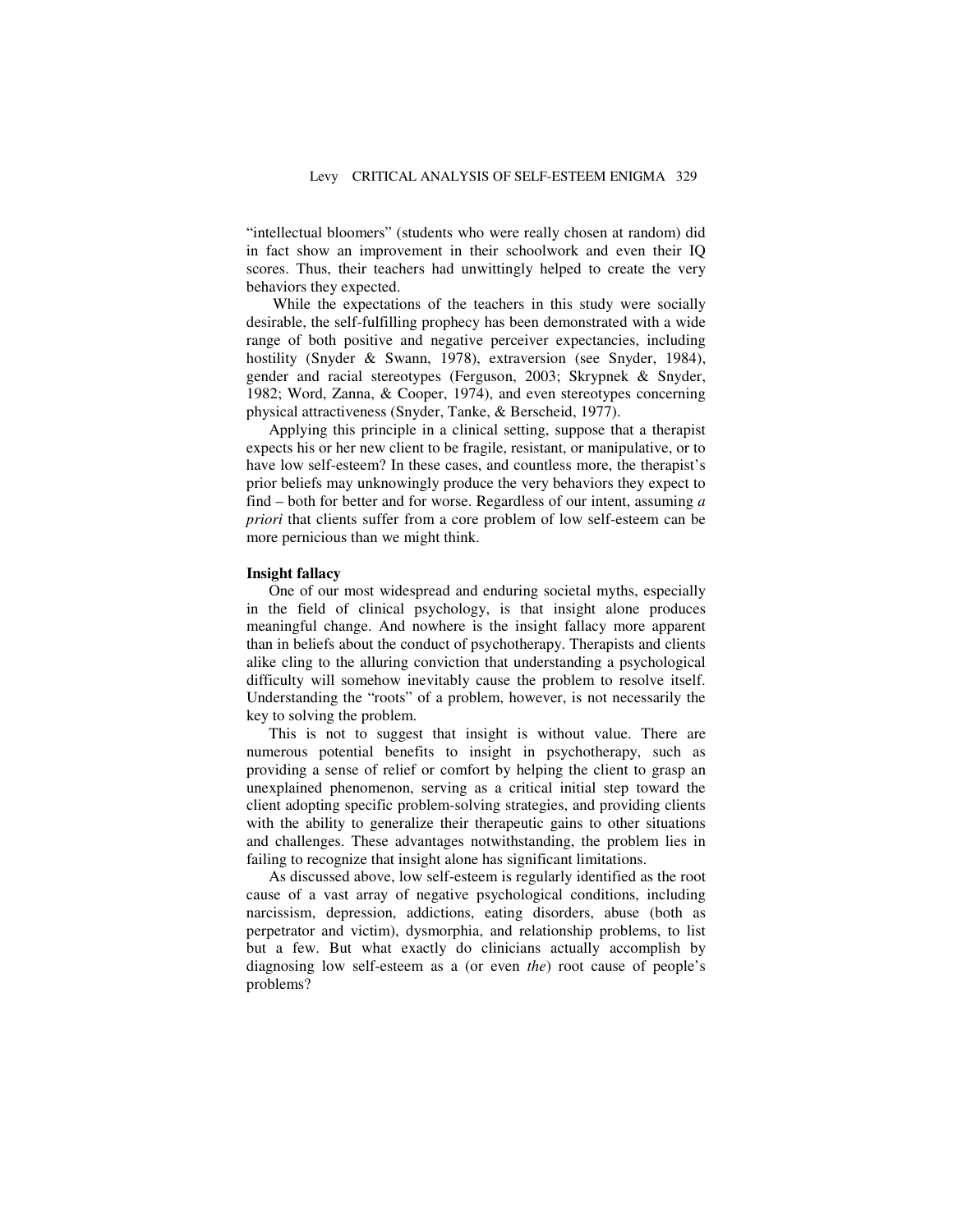One potential benefit of guiding clients to gain insight about their feelings of low self-worth is helping to pave a pathway toward improved psychological health, based on the correlation between high self-esteem and enhanced mood or happiness. That notwithstanding, however, it is essential to remember that insight alone into one's feelings or perceptions about himself or herself will not necessarily change those feelings or perceptions.

In fact, some critics have argued that emphasizing insight can be detrimental to the therapeutic process in that focusing primarily on cognitive understanding allows both clients and therapists to avoid unpleasant emotions (see A. Freud, 1936; Holland, 2003). In sum, insight might be useful in some ways, but clinicians should recognize its limitations and therefore seek to explore alternative avenues of change, such as emotion-focused therapy (Greenberg, 2016), cognitive behavior therapy (Beck, 2011), or solution-focused therapy (de Shazer & Dolan, 2012).

## **Summary of Applications and Recommendations**

Self-esteem, viewed for decades as psychology's "Holy Grail," has proved to be an elusive and surprisingly porous vessel, rife with a plethora of conceptual and methodological fissures. This section summarizes the application of specific metathoughts to address areas of concern. Researchers, clinicians, educators, and others should be mindful of these errors in critical thinking regarding self-esteem as they attempt to surmount these cognitive errors and improve the quality and effectiveness of their professional work.

#### **Understanding Self-Esteem**

Part of the reason for the continued lack of consensus in defining and understanding self-esteem is a deficit in critical thinking. More specifically, we sometimes fail to realize and accept that: (a) the terms "self-esteem," "high self-esteem," and "low self-esteem" are value laden and highly contingent on one's own personal set of attitudes and beliefs (*linguistic bias*); and (b) to simply label someone as having high or low self-esteem does not actually explain his or her behavior (*nominal fallacy and tautologous reasoning*).

#### **The Heterogeneity of Self-Esteem**

Research supports the heterogeneity of self-esteem, but insufficient success has been achieved at determining where the distinctions lie. In attempting to delineate these differences, it is important to remember that: (a) various facets of self-esteem should be viewed through multiple sociocultural lenses (*linguistic bias*); (b) self-esteem is often erroneously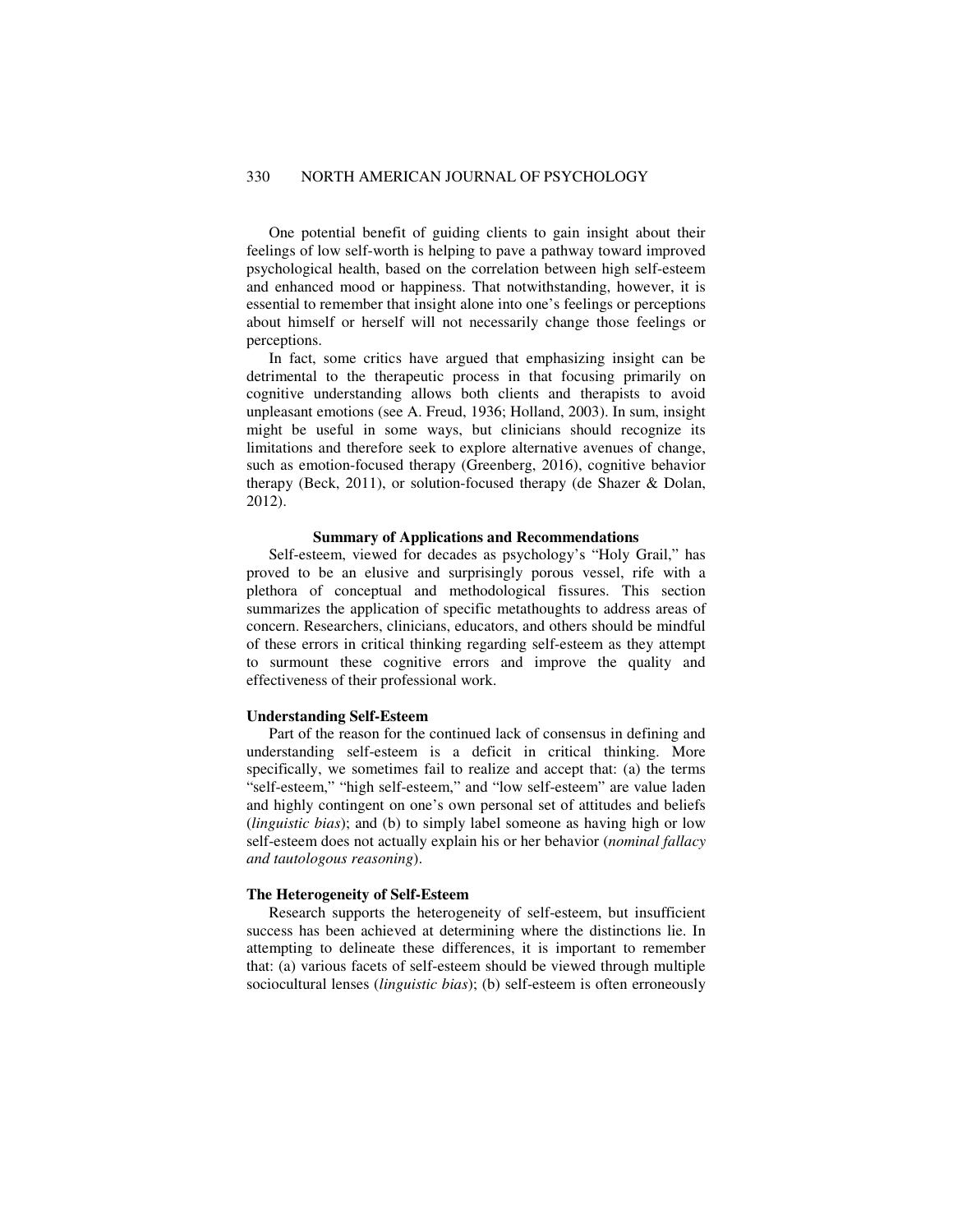regarded as if it fits into dichotomous categories, when it rightfully belongs on a continuum (*conflating dichotomous variables with continuous variables*); and (c) self-esteem, self-concept, self-appraisal, self-efficacy, and narcissism are all both similar to and different from each other, depending on the variables or dimensions that are selected as the basis of comparison (*similarity-uniqueness paradox*).

## **Problems with the Research on Self-Esteem**

Self-esteem research has been hindered by insufficient attention to the following factors: (a) while self-report measures are an efficient and the most commonly used method of measuring self-esteem, they are associated with a host of biasing factors which can compromise the validity of researchers' observations (*reactivity*); (b) cause and effect cannot be proven simply on the basis of a statistically significant correlation (e.g., self-esteem and mood) (*correlation-causation conflation);* (c) "cause" and "effect" are relative terms, with cause in one instance becoming effect in another (e.g., self-esteem and popularity) (*bidirectional causation*); (d) most effects (such as low self-esteem) are likely the result of not just one cause but numerous causes that are interacting together (*multiple causation*).

#### **The Obsession with Self-Esteem**

Why does our obsession with self-esteem persist? The answers to this question can be summarized by the following errors in critical thinking: (a) we tend to draw conclusions based on information that is readily available in our memories, thereby erroneously assuming a causal connection between self-esteem and other variables simply by virtue of their mental salience (*availability bias*); (b) we are inclined to force data to fit into our existing schemas about self-esteem, rather than modifying our schemas to account for data about self-esteem (*assimilation bias*); (c) statements about individuals' self-esteem are often so generic and overly inclusive that they are true of practically all human beings, resulting in people continuing to accept them uncritically (*Barnum effect*); (d) we have a tendency to weigh internal determinants (e.g., self-esteem) more heavily than external determinants (e.g., environmental or sociocultural factors) (*the fundamental attribution error*); (e) the fact that self-esteem feels good might lead us to overlook the lack of empirical evidence for its value in shaping behavior and psychological well-being (*emotional reasoning*); (f) we have a propensity to selectively gather information that is consistent with our popular beliefs about self-esteem, while ignoring evidence that refutes them (*confirmation bias*); (g) we tend to be personally invested in our beliefs about self-esteem, which makes us more likely to cling to them (*belief perseverance effect*).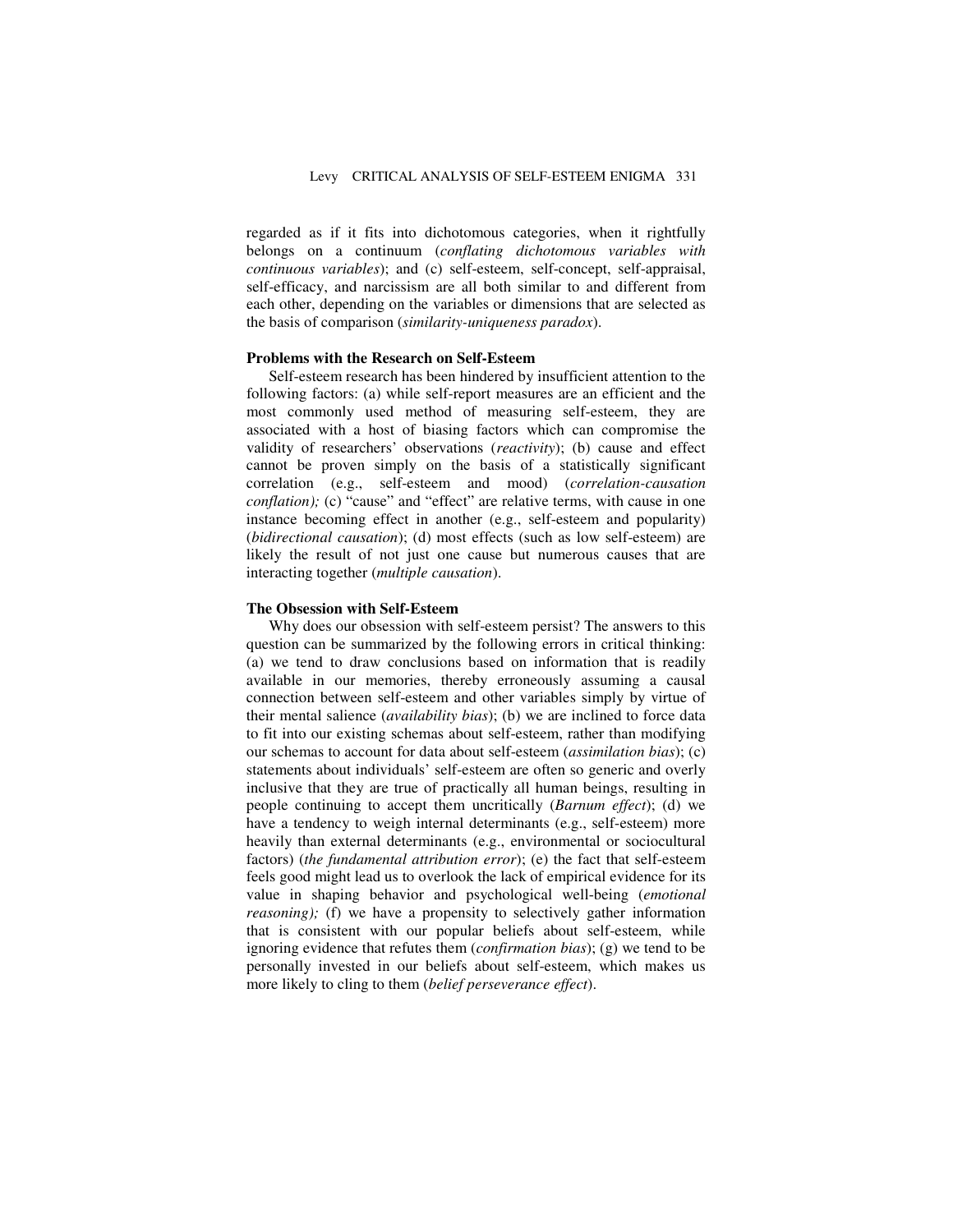#### **Clinical Implications of Misusing "Self-Esteem"**

We should not assume *a priori* that having self-esteem – or even pursuing self-esteem – is without costs. There is adequate evidence that indiscriminately boosting self-esteem is associated with an array of potential negative outcomes. While further research is needed to explore further such liabilities, the following are some of the more important clinical implications: (a) if we continue to treat "self-esteem" as though it were an objective thing rather than a subjective construct, people risk feeling failure when they can't "attain" it (*reification error*); (b) by confusing what is with what should be, clinicians are not only failing to uphold a commitment to cultural awareness and sensitivity, but could also be contributing to the clinical problems they are seeking to alleviate (*naturalistic fallacy*); (c) by learning to view self-esteem in less absolute terms, clients can gain a greater sense of flexibility, acceptance, and realistic control over their lives (*conflating dichotomous variables with continuous variables)*; (d) incorrectly concluding that a positive response to self-esteem boosting interventions proves that the client initially suffered from low self-esteem could lead to overlooking true etiology (*intervention-causation fallacy*); (e) clinicians' assumptions that their clients must be suffering from low self-esteem might inadvertently contribute to the lowering of self-esteem (*the self-fulfilling prophecy*); (f) insight alone into one's feelings about himself or herself will not necessarily change those feelings (*insight fallacy*).

In conclusion, it is hoped that this paper will serve as a starting point for a critical examination of numerous other widely used but problematic terms and concepts in the field, such as mental illness, personality disorders, addiction, transference/countertransference, and mental health.

#### **REFERENCES**

- American Psychiatric Association. (2013). *Diagnostic and statistical manual of mental disorders: DSM-5.* Washington, DC: American Psychiatric Association.
- Anderson, C. A. (1983). Abstract and concrete data in the conservation of social theories: When weak data lead to unshakeable beliefs. *Journal of Experimental Social Psychology*, *19*(2), 93-108. doi:10.1016/0022-1031 (83)90031-8
- Bandura, A. (1986). *Social foundations of thought and action: A social cognitive theory.* Englewood Cliffs, NJ: Prentice-Hall.
- Bandura, A. (2001). Social cognitive theory: An agentic perspective. *Annual Review of Psychology*, *52*1–526. doi:10.1146/annurev.psych.52.1.1
- Baumeister, R. F. (1987). How the self became a problem: A psychological review of historical research. *Journal of Personality and Social Psychology*, *52*(1), 163–176. doi:10.1037/0022-3514.52.1.163
- Baumeister, R. (2005). Rethinking self-esteem: Why nonprofits should stop pushing self-esteem and start endorsing self-control. *Stanford Social*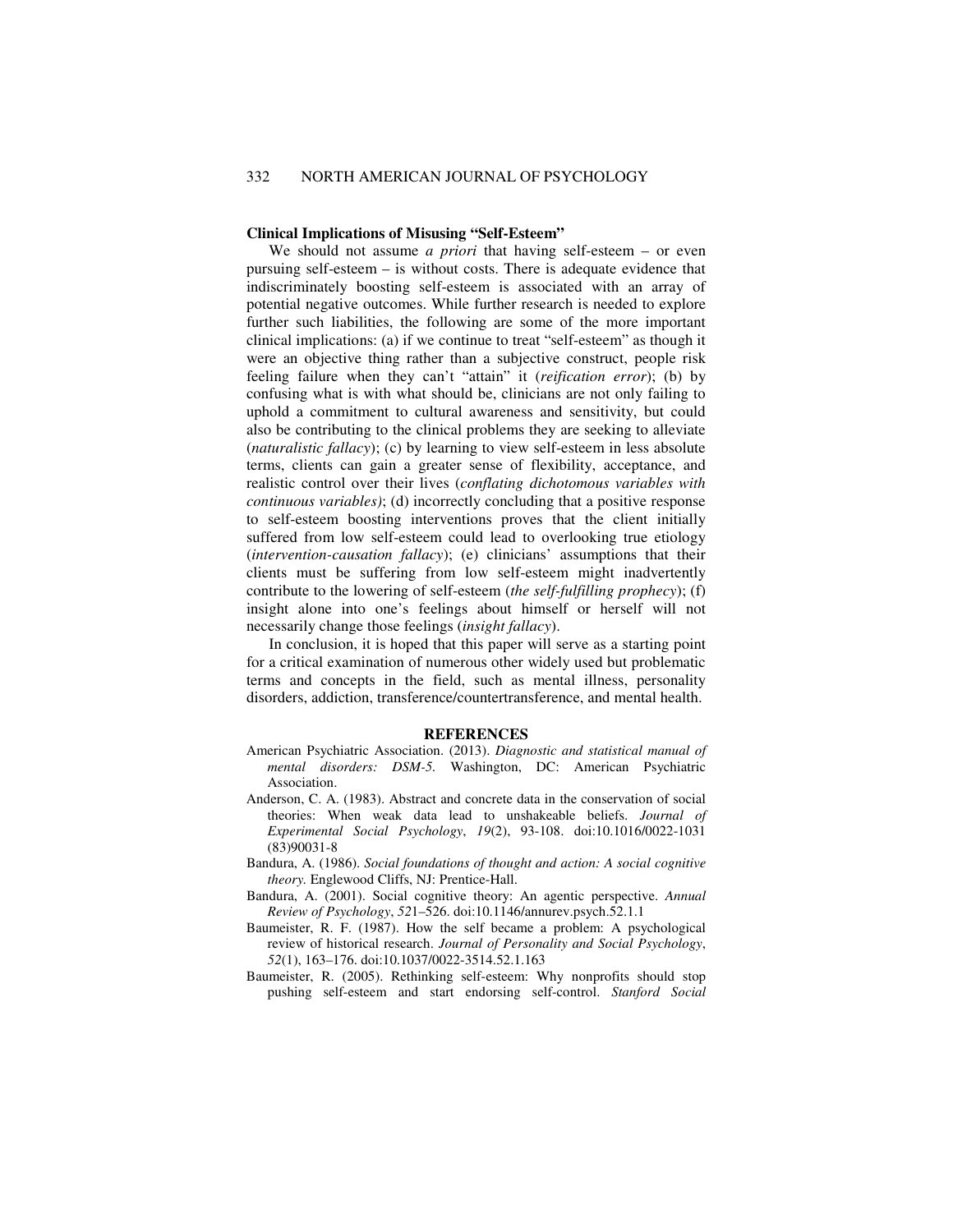*Innovation Review, 3,* 34–41. Retrieved from http://www.academia. edu/8860170/Stanford\_Social\_Innovation\_Review\_518\_Memorial\_Rethinkin g\_SelfEsteem\_Why\_nonprofits\_should\_stop\_pushing\_self-esteem\_and\_start \_ endorsing\_self-control

- Baumeister, R. F., Campbell, J. D., Krueger, J. I., & Vohs, K. D. (2003). Does high self-esteem cause better performance, interpersonal success, happiness, or healthier lifestyles? *Psychological Science in the Public Interest, 4*, 1–44. doi:10.1111/1529-1006.01431
- Beck, A. T. (1976). *Cognitive therapies and the emotional disorders*. New York: International Universities Press.
- Beck, J. S. (2011). *Cognitive behavior therapy* (2<sup>nd</sup> ed.). New York: Guilford Press.
- Blaine, B., & Crocker, J. (1993). Self-esteem and self-serving biases in reactions to positive and negative events: An integrative review. In R. F. Baumeister (Ed.), *Self-esteem: The puzzle of low self-regard* (pp. 55–85). New York, NY: Plenum Press.
- Blascovich, J., & Tomaka, J. (1991). Measures of self-esteem. In J. P. Robinson & P. R. Shaver (Eds.), *Measures of personality and social psychological attitudes* (Vol. 1; pp. 115–160). San Diego, CA: Academic Press.
- Bleske-Rechek, A., Morrison, K. M., & Heidtke, L. D. (2015). Causal inference from descriptions of experimental and non-experimental research: Public understanding of correlation-versus-causation. *Journal of General Psychology*, *142*(1), 48-70. doi:10.1080/00221309.2014.977216
- Branden, N. (1969). *The psychology of self-esteem*. New York: Bantam.
- Chambliss, J., Muller, D., Hulnick, R., & Wood, M. (1978). Relationships between self-concept, self-esteem, popularity, and social judgments of junior high school students. *Journal of Psychology*, 91-98. doi:10.1080/ 00223980.1978.9915951
- Chapman, L. J., & Chapman, J. P. (1967). Genesis of popular but erroneous psychodiagnostic observations. *Journal of Abnormal Psychology*, *72*(3), 193- 204. doi:10.1037/h0024670
- Cheng, H., & Furnham, A. (2003). Attributional style and self-esteem as predictors of psychological well being. *Counseling Psychology Quarterly*, *16*(2), 121–130. doi:10.1080/0951507031000151516
- Covington, M. V. (1984). The self-worth theory of achievement motivation: Findings and implications. *The Elementary School Journal*, *85*(1), 5–20. doi:10.1086/461388
- Crocker, J., & Park, L. E. (2004). The costly pursuit of self-esteem. *Psychological Bulletin*, *130*(3), 392–414. doi:10.1037/0033-2909.130.3.392
- Crocker, J., & Wolfe, C. T. (2001). Contingencies of self-worth. *Psychological Review*, *108*(3), 593–623. doi:10.1037/0033-295X.108.3.593
- Dawes, R. M. (1994). *House of cards: Psychology and psychotherapy built on myth.* New York, NY: Free Press.
- Deci, E. L., & Ryan, R. M. (1995). Human autonomy: The basis for true selfesteem. In M. H. Kernis (Ed.), *Efficacy, agency, and self-esteem* (pp. 31–49). New York, NY: Plenum Press.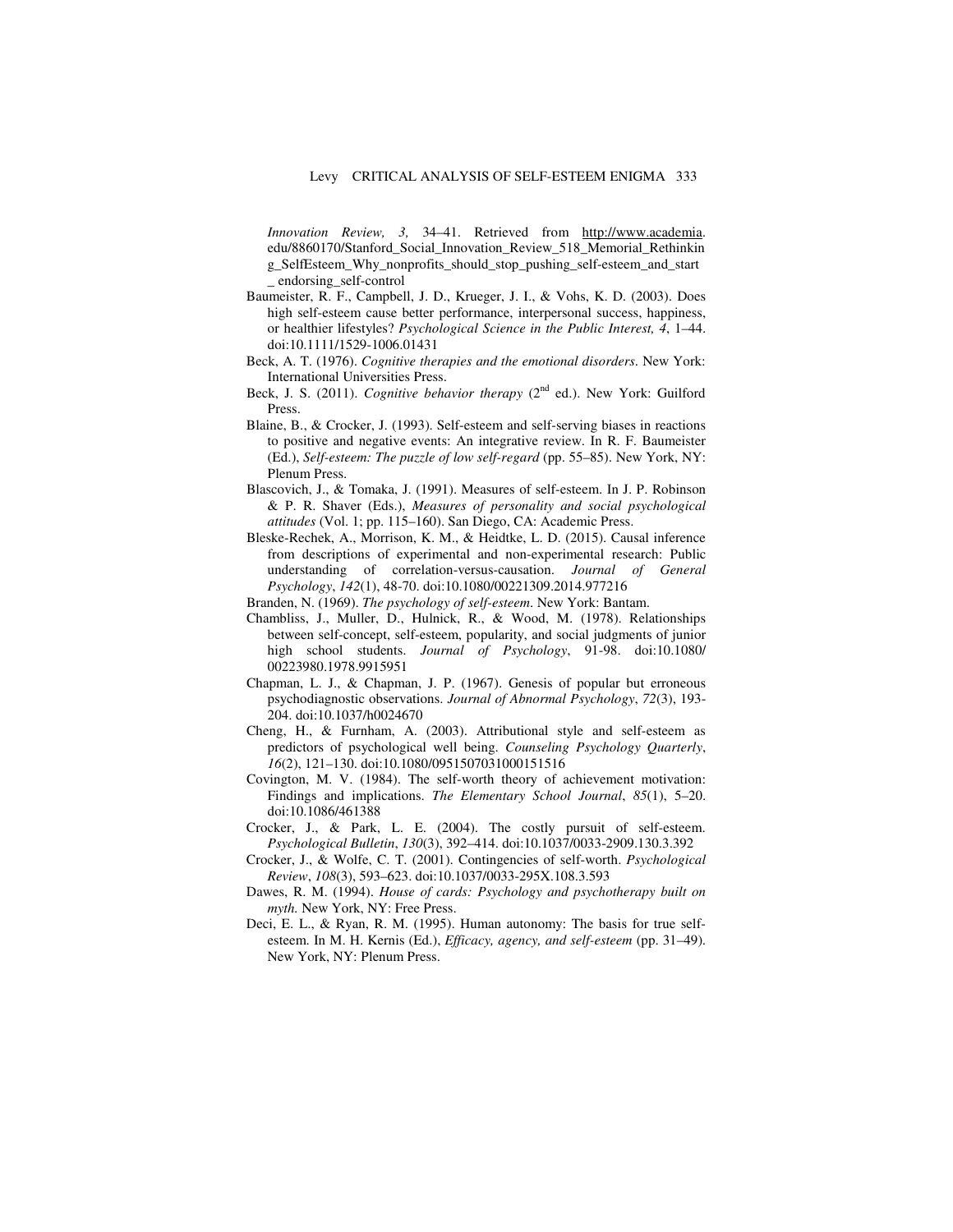- Deci, E. L., & Ryan, R. M. (2000). The 'what' and 'why' of goal pursuits: Human needs and the self-determination of behavior. *Psychological Inquiry*, *11*(4), 227–268. doi:10.1207/S15327965PLI1104\_01
- de Shazer, S., & Dolan, Y. (2012). *More than miracles: The state of the art of solution-focused brief therapy*. New York: Routledge.
- Dweck, C. S. (1999). *Self-theories: Their role in motivation, personality, and development.* Philadelphia, PA: Psychology Press.
- Ellis, A. (1984). Rational-emotive therapy. In R. Corsini (Ed.), *Current psychotherapies* (3rd ed.), pp. 196-238). Itasca, IL: Peacock.
- Eromo, T. L., & Levy, D. A. (2017). The rise, fall, and resurgence of "selfesteem": A critique, reconceptualization, and recommendations. *North American Journal of Psychology*, *19*(2), 255-302.
- Fairbairn, W. D. (1952). *Psychoanalytic studies of the personality*. London: Tavitock Publications.
- Feynman, R. P. (1985). *Surely you're joking, Mr. Feynman: Adventures of a curious character*. Princeton, NJ: Princeton University Press.
- Fiske, S. T., & Taylor, S. E. (1984). *Social cognition*. Reading, MA: Addison-Wesley.
- Fiske, S. T., & Taylor, S. E. (2007). *Social cognition: From brains to culture*. Columbus, OH: McGraw-Hill.
- Ferguson, R. F. (2003). Teacher's perceptions and expectations and the Black-White test score gap. *Urban Education*, *38*(4), 460-507. doi:10.1177/0042085903038004006
- Freud, A. (1936). The ego and mechanisms of defense. In *The writings of Anna Freud* (Vol. 2). New York: International Universities Press.
- Gigerenzer, G., Todd, P. M., & ABC Research Group. (1999). *Simple heuristics that make us smart*. New York: Oxford University Press.
- Greenberg, L. S. (2016). *Emotion focused therapy* (rev. ed.). Washington, DC: American Psychological Association.
- Harter, S. (1999). *The construction of self: A developmental perspective.* New York, NY: Guilford Press.
- Hatfield, J., Faunce, G. J., & Job, R. F. (2006). Avoiding confusion surrounding the phrase "correlation does not imply causation." *Teaching of Psychology*, *33*(1), 49-51.
- Heider, F. (1958). *The psychology of interpersonal relations*. New York: Wiley.
- Heine, S. J., Lehman, D. R., Markus, H., & Kitayama, S. (1999). Is there a universal need for positive self-regard?. *Psychological Review*, *106*(4), 766- 794. doi:10.1037/0033-295X.106.4.766
- Heppner, P. P., Wampold, B. E., & Kivlighan, D. M. (2008). Research design in counseling  $(3<sup>rd</sup>$  ed.). Thomson.
- Higgins, E. T., & Bargh, J. A. (1987). Social cognition and social perception. *Annual Review of Psychology*, *38*, 369-425. doi:10.1146/annurev.ps. 38.020187.002101
- Holland, S. J. (2003). Avoidance of emotion as an obstacle to progress. In R. L. Leahy (Ed.), *Roadblocks in cognitive-behavioral therapy: Transforming challenges into opportunities for change* (pp. 116-131). New York: Guilford Press.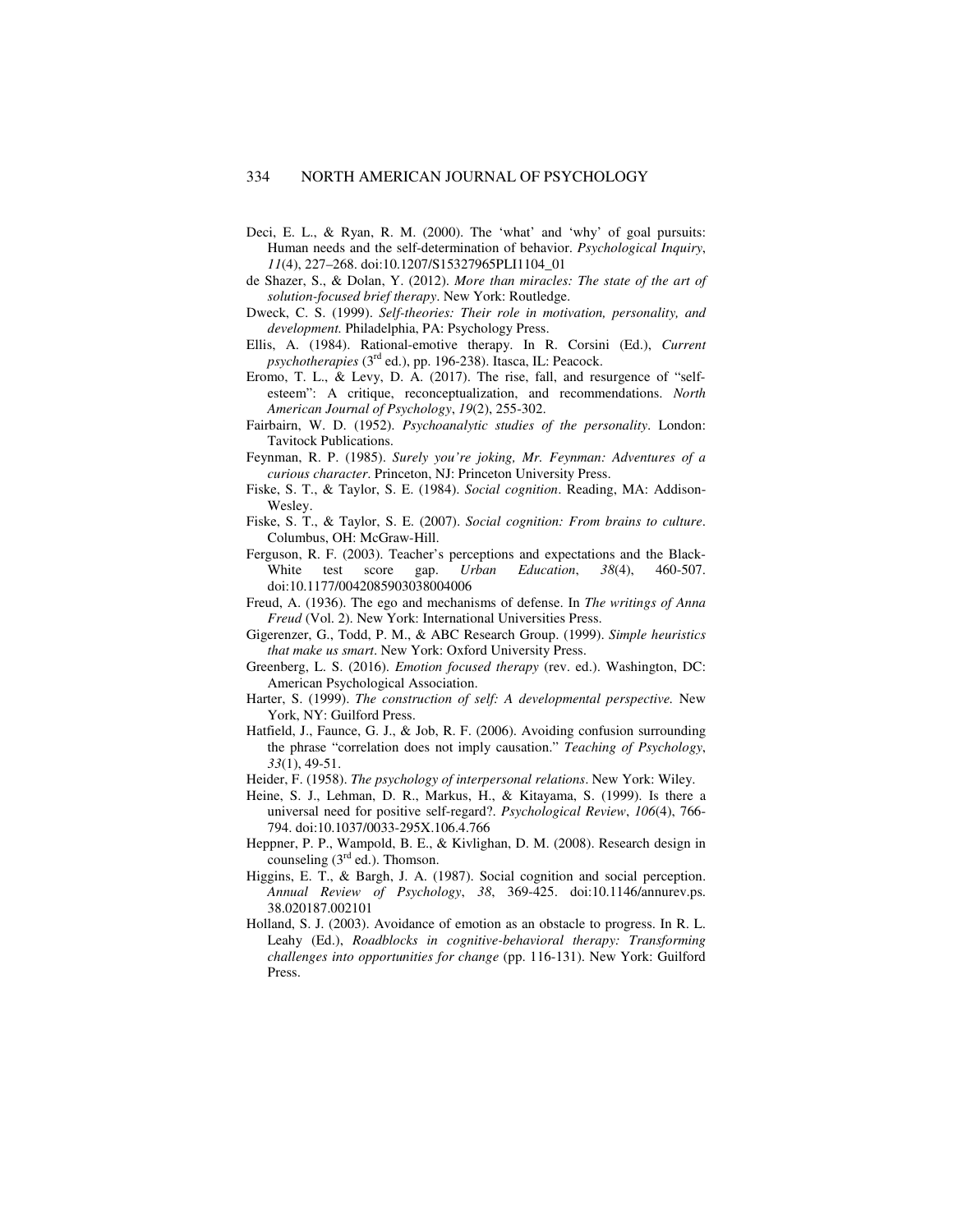- Hoorens, V. (1995). Self-favoring biases, self-presentation, and the self-other asymmetry in social comparison. *Journal of Personality*, *63*(4), 793–817. doi:10.1111/j.1467-6494.1995.tb00317.x
- Hume, D. (1978). *A treatise of human nature* (2<sup>nd</sup> ed.). Oxford: Clarendon Press.
- James, W. (1983). *The principles of psychology.* Cambridge, MA: Harvard University Press. (Original work published 1890)
- Jonas, E., Traut-Mattausch, E., Frey, D., & Greenberg, J. (2008). The path or the goal? Decision vs. information focus in biased information seeking after preliminary decisions. *Journal of Experimental Social Psychology*, *44*(4), 1180-1186. doi:10.1016/j.jesp.2008.02.009
- Kazdin, A. E. (1979). Unobtrusive measures in behavioral assessment. *Journal of Applied Behavior Analysis*, *12*, 713-724. doi:10.1901/jaba.1979.12-713
- Kernis, M. H. (2003). Toward a conceptualization of optimal self-esteem. *Psychological Inquiry*, *14*(1), 1–26. doi:10.1207/S15327965PLI1401\_01
- Kernis, M. H., & Waschull, S. B. (1995). The interactive roles of stability and level of self-esteem: Research and theory. In M. P. Zanna (Ed.), *Advances in experimental social psychology* (Vol. 27; pp. 93-141). San Diego, CA: Academic Press. doi:10.1016/S0065-2601(08)60404-9
- Kitayama, S. (2006). Does self-esteem matter equally across cultures? In M. H. Kernis (Ed.), *Self-esteem: Issues and answers* (pp. 376–382). New York, NY: Psychology Press.
- Klein, M. (1937). *The psycho-analysis of children* (2<sup>nd</sup> ed.). London: Hogarth.
- Leary, M. R. (2005). Sociometer theory and the pursuit of relational value: Getting to the root of self-esteem. *European Review of Social Psychology*, *16*(1), 75-111. doi:10.1080/10463280540000007
- Leary, M. R., & Baumeister, R. F. (2000). The nature and function of selfesteem: Sociometer theory. In M. P. Zanna (Ed), *Advances in experimental social psychology* (Vol. 32, pp. 1-62). San Diego, CA: Academic Press.
- Leary, M. R., & Downs, D. L. (1995). Interpersonal functions of the self-esteem motive: The self-esteem system as sociometer. In M. H. Kernis (Ed.), *Efficacy, agency, and self-esteem* (pp. 123-144). New York: Plenum.
- Leary, M. R., Tambor, E. S., Terdal, S. K., & Downs, D. L. (1995). Self-esteem as an interpersonal monitor: The sociometer hypothesis. *Journal of Personality and Social Psychology*, *68*(3), 518-530. doi:10.1037/0022- 3514.68.3.518
- Levy, D. A. (2010). *Tools of critical thinking: Metathoughts for psychology* (2<sup>nd</sup> ed.). Long Grove, IL: Waveland Press.
- Lilienfeld, S. O., Ammirati, R., & Landfield, K. (2009). Giving debiasing away: Can psychological research on correcting cognitive errors promote human welfare?. *Perspectives on Psychological Science*, *4*(4), 390-398. doi:10.1111/ j.17456924.2009.01144.x
- Lilienfeld, S. O., Ritschel, L. A., Lynn, S., Cautin, R. L., & Latzman, R. D. (2014). Why ineffective psychotherapies appear to work: A taxonomy of causes and spurious therapeutic effectiveness. *Perspectives on Psychological Science*, *9*(4), 355-387. doi:10.1177/1745691614535216
- Lord, C. G., Ross, L., & Lepper, M. (1979). Biased assimilation and attitude polarization: The effects of prior theories on subsequently considered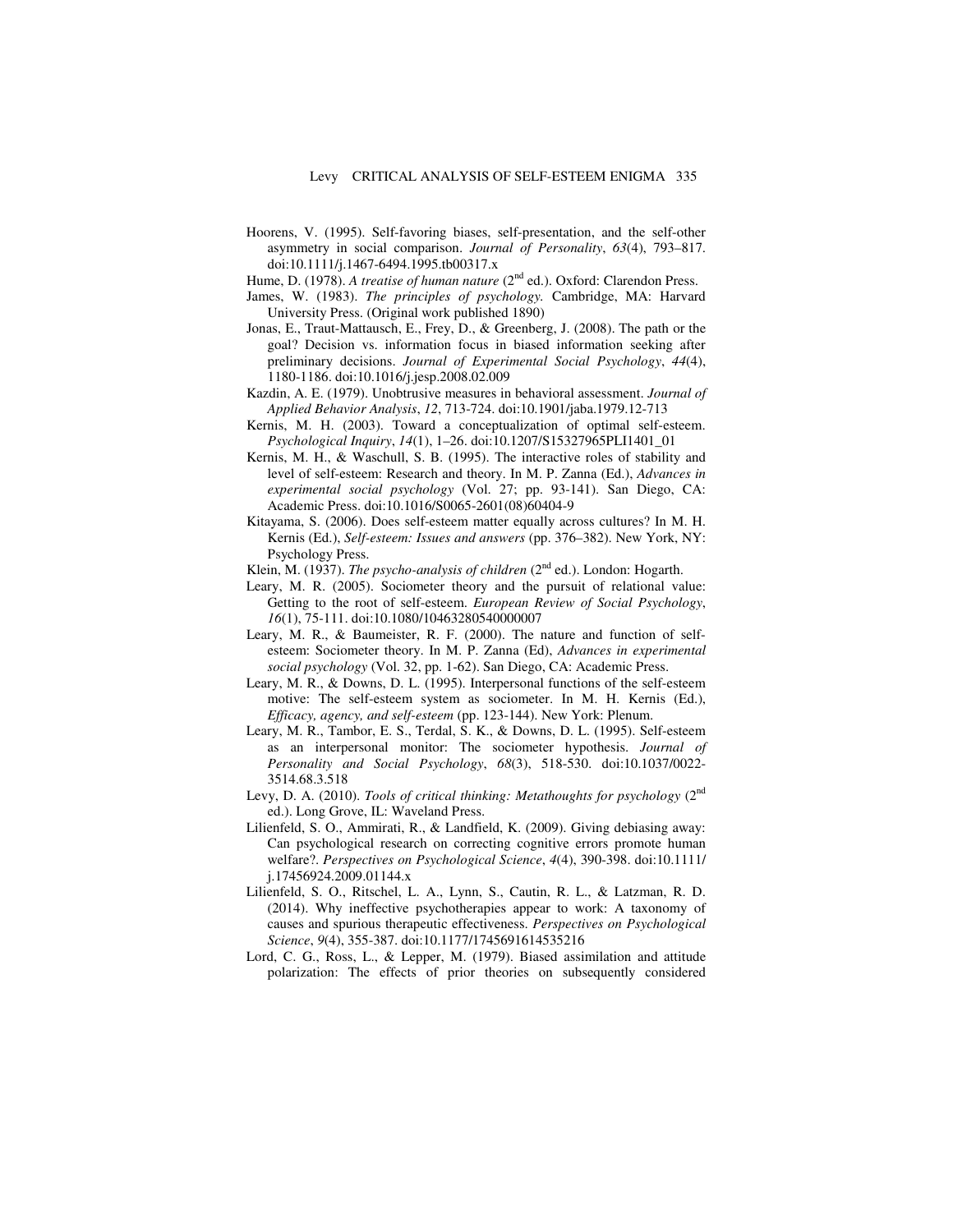evidence. *Journal of Personality and Social Psychology*, *37*(11), 2098-2109. doi:10.1037/0022-3514.37.11.2098

- Lorr, M., & Wunderlich, R. A. (1986). Two objective measures of self-esteem.<br>Journal of Personality Assessment, 50(1), 18-23. doi:10.1207/ *Journal of Personality Assessment,* s15327752jpa5001\_3
- Lykken, D. T. (1991). What's wrong with psychology. In D. Cichetti & W. M. Grove (Eds.), *Thinking clearly about psychology: Essays in honor of Paul Everett Meehl* (Vol. 1, pp. 1-39). Minneapolis: University of Minnesota Press.
- Maslow, A. H. (1970). *Motivation and personality.* New York, NY: Harper & Row.
- Mecca, A. M., Smelser, N. J., & Vasconcellos, J. (1989). *The social importance of self-esteem*. Berkeley, CA: University of California Press.
- Meehl, P. E. (1956). Wanted–A good cookbook. *American Psychologist*, *11*(6), 263-272. doi:10.1037/h0044164
- Meehl, P. E. (1973). Why I do not attend case conferences. In P. E. Meehl (Ed.), *Psychodiagnosis: Selected papers* (pp. 225-302). Minneapolis: University of Minnesota Press.
- Michalak, J., Teismann, T., Heidenreich, T., Ströhle, G., & Vocks, S. (2011). Buffering low self-esteem: The effect of mindful acceptance on the relationship between self-esteem and depression. *Personality and Individual Differences*, *50*(5), 751–754. doi:10.1016/j.paid.2010.11.029
- Miller, P. J., Wang, S., Sandel, T., & Cho, G. E. (2002). Self-esteem as folk theory: A comparison of European American and Taiwanese mothers' beliefs. *Parenting: Science and Practice*, *2*(3), 209–239. doi:10.1207/ S15327922PAR0203\_02
- O'Brien, E. J., & Epstein, S. (1988). *MSEI: The multidimensional self-esteem inventory: Professional manual*. Odessa, FL: Psychological Assessment Resources.
- Paulhus, D.L. (1998). Interpersonal and intrapsychic adaptiveness of trait selfenhancement: A mixed blessing? *Journal of Personality and Social Psychology*, *74*(5), 1197-1208. doi:10.1037/0022-3514.74.5.1197
- Paulhus, D. L., & Levitt, K. (1987). Desirable responding triggered by affect: Automatic egotism?. *Journal of Personality and Social Psychology, 52*(2), 245-259. doi:10.1037/0022-3514.52.2.245
- Piaget, J. (1954). *The construction of reality in the child*. New York: Basic Books.
- Piaget, J. (1970). Piaget's theory. In P. H. Mussen (Ed.), *Carmichael's manual of child psychology* ( $3<sup>rd</sup>$  ed., Vol. 1, pp. 773-847). New York: John Wiley.
- Pope, K. S., & Vasquez, M. J. T. (2016). *Ethics in psychotherapy and counseling: A practical guide* (5<sup>th</sup> ed.). New York: Wiley.
- Raskin, R., Novacek, J., & Hogan, R. (1991). Narcissism, self-esteem, and defensive self-enhancement. *Journal of Personality*, *59*(1), 19–38. doi:10.1111/j.14676494.1991.tb00766.x
- Rhodewalt, F., Madrian, J. C., & Cheney, S. (1998). Narcissism, self-knowledge organization, and emotional reactivity: The effect of daily experiences on self-esteem and affect. *Personality and Social Psychology Bulletin*, *24*(1), 75- 87. doi:10.1177/0146167298241006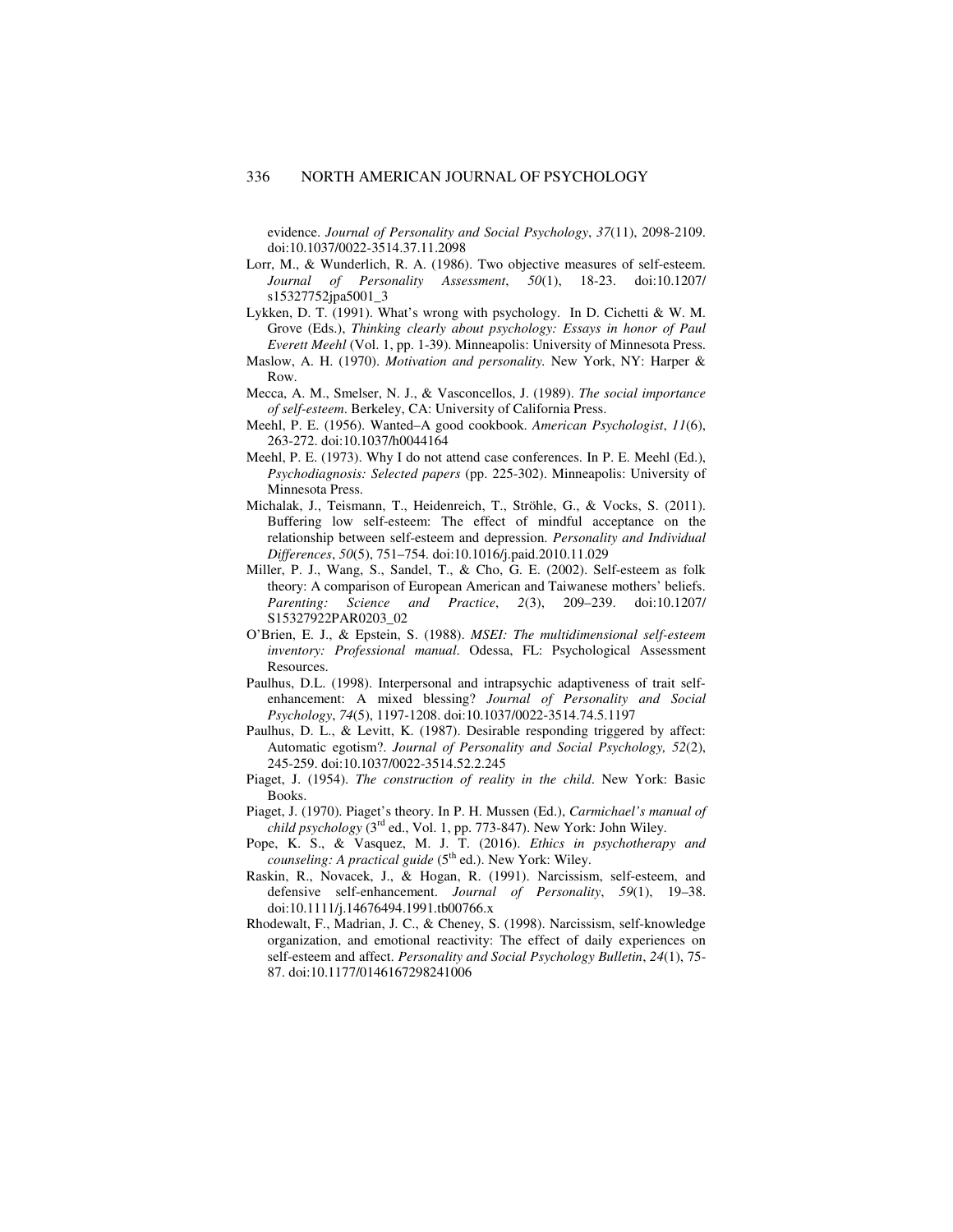- Rhodewalt, F., & Tragakis, M. W. (2003). Self-esteem and self-regulation: Toward optimal studies of self-esteem: Comment. *Psychological Inquiry*, *14*(1), 66–70. Retrieved from http://content.ebscohost.com. lib.pepperdine. edu/ContentServer.asp?T=P&P=AN&K=10423793&S=L&D=a9h&EbscoCo ntent=dGJyMMTo50Sep7c4yOvsOLCmr02ep7RSsae4SbCWxWXS&Conten tCustomer=dGJyMPGuslCuqLFQuePfgeyx44Dt6fIA
- Rogers, C. R. (1959). A theory of therapy, personality, and interpersonal relationships, as developed in the client-centered framework. In S. Koch (ed.), *Psychology: A study of a science* (Vol. 3; pp. 184–256). New York, NY: McGraw-Hill.
- Rosenberg, M. (1965). *Society and the adolescent self-image.* Princeton, NJ: Princeton University Press.
- Rosenthal, R., & Jacobson, L. (1968). *Pygmalion in the classroom: Teacher expectation and pupils' intellectual development*. New York: Holt, Rinehart, & Winston.
- Ross, L. (1977). The intuitive psychologist and his shortcomings: Distortions in the attribution process. In L. Berkowitz (Ed.), *Advances in experimental social psychology* (Vol. 10). New York: Academic Press.
- Ruehlman, L. S., West, S. G., & Pasahow, R. J. (1985). Depression and evaluative schemata. *Journal of Personality*, *53*(1), 46-92. doi:10.1111/ j.1467-6494.1985.tb00888.x
- Satir, V. (1967). *Conjoint family therapy* (rev. ed.). Palo Alto, CA: Science & Behavior Books.
- Schneider, D. J., & Turkat, D. (1975). Self-presentation following success or failure: Defensive self-esteem models. *Journal of Personality*, *43*(1), 127- 135. doi:10.1111/j.14676494.1975.tb00576.x
- Seligman, M. E. P., Reivich, K., Jaycox, L., & Gillham, J. (2007). *The optimistic child: A proven program to safeguard children against depression and build lifelong resilience.* Boston, MA: Houghton Mifflin.
- Shepperd, J. A., & Koch, E. J. (2005). Pitfalls in teaching judgment heuristics. *Teaching of Psychology*, *32*(1), 43-46. doi.org/10.1207/s15328023 top3201\_10
- Shiraev, E., & Levy, D. A. (2017). *Cross-cultural psychology: Critical thinking and contemporary applications* (6<sup>th</sup> ed.). New York, NY: Taylor & Francis.
- Skrypnek, B. J., & Snyder, M. (1982). On the self-perpetuating nature of stereotypes about women and men. *Journal of Experimental Social Psychology*, *18*(3), 277-291. doi:10.1016/0022-1031(82)90054-3.
- Snyder, M. (1984). When belief becomes reality. In L. Berkowitz (Ed.), *Advances in experimental social psychology* (Vol. 18). New York: Academic Press.
- Snyder, M., & Swann, W. B. Jr. (1978). Behavioral confirmation in social interaction: From social perception to social reality. *Journal of Experimental Social Psychology*, *14*(2), 148-162. doi:10.1016/0022-1031(78)90021-5
- Snyder, M., Tanke, E. D., & Berscheid, E. (1977). Social perception and interpersonal behavior: On the self-fulfilling nature of social stereotypes. *Journal of Personality and Social Psychology*, *35*, 656-666. doi:10.1037/0022-3514.35.9.656